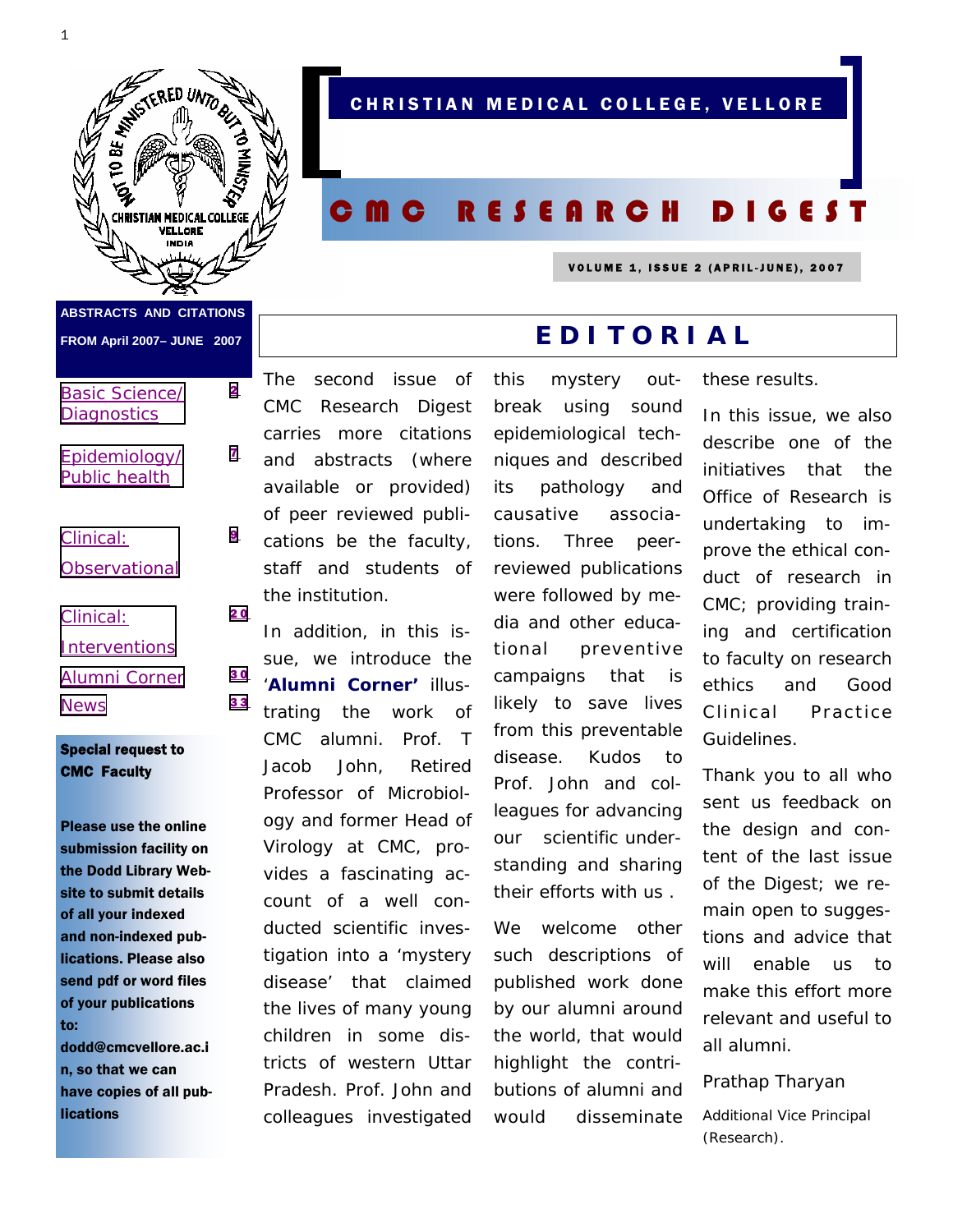## **Basic Sciences/ Diagnostics**

<span id="page-1-1"></span><span id="page-1-0"></span>**Jacob M, Foster R, Sigthorsson G, Simpson R, Bjarnason I. Role of bile in pathogenesis of indomethacin-induced enteropathy.**  *Arch Toxicol***. 2007 Apr;81(4):291-8. Epub 2006 Dec 7.** 

**Department of Biochemistry, Christian Medical College, Vellore, 632002, India.** 

Ingestion of non-steroidal anti-inflammatory drugs (NSAIDs) causes an enteropathy. The pathogenesis involves biochemical initiation of intestinal mucosal damage due to NSAIDinduced inhibition of cyclooxygenase and the topical effects of these drugs. These effects lead to increased intestinal permeability and inflammation. Luminal bile acids play a controversial role in the damage produced by these drugs. The aim of this study was to determine the role of bile in producing the enteropathy caused by indomethacin, an NSAID commonly used in toxicity studies. Sprague-Dawley rats were subjected to bile duct ligation. Twenty-four hours later, they were dosed with indomethacin. Intestinal Permeablity ((51)Cr-EDTA) and inflammation (faecal calprotectin) were measured in the animals at various time periods after the dose. Intestinal permeability was significantly higher in rats 1-6 h after dosing with indomethacin, but not at 24-29 h or day 4, when compared with corresponding values for control animals. Excretion of faecal calprotectin was elevated in the indomethacin-treated rats. The drug-treated animals showed no evidence of ulceration when they were sacrificed 29 h or a week after the dose of indomethacin. Bile acids per se did not affect intestinal permeability or faecal excretion of calprotectin, when given along with indomethacin or its vehicle. We conclude that macroscopic small bowel damage does not occur with indomethacin if bile is excluded, despite the induction of permeability and inflammation. This study highlights the importance of luminal factors, such as bile, in producing indomethacin-induced ulceration in the rat small intestine.

*Cross-sectional study* 

**Kannangai R, Vivekanandan P, Martinez-Murillo F, Choti M, Torbenson M.** 

**Fibrolamellar carcinomas show overexpression of genes in the RAS, MAPK, PIK3, and xenobiotic degradation pathways.** 

*Hum Pathol.* **2007 Apr;38(4):639-44.** 

**Department of Clinical Virology, Christian Medical College, Vellore.** 

Fibrolamellar carcinomas (FLC) are a rare type of primary hepatocellular carcinoma found in younger individuals. FLC are known to have relatively few consistent chromosomal alterations, although a gain of chromosome 1q has been reported. The gene expression of 4 FLC (2 primary

FLC and 2 metastatic deposits) were studied using Affymetrix DNA microarray technology (Santa Clara, CA). Selected genes were confirmed by real-time polymerase chain reaction. Relatively few genes were significantly overexpressed-447 genes, case 1; 1298 genes, case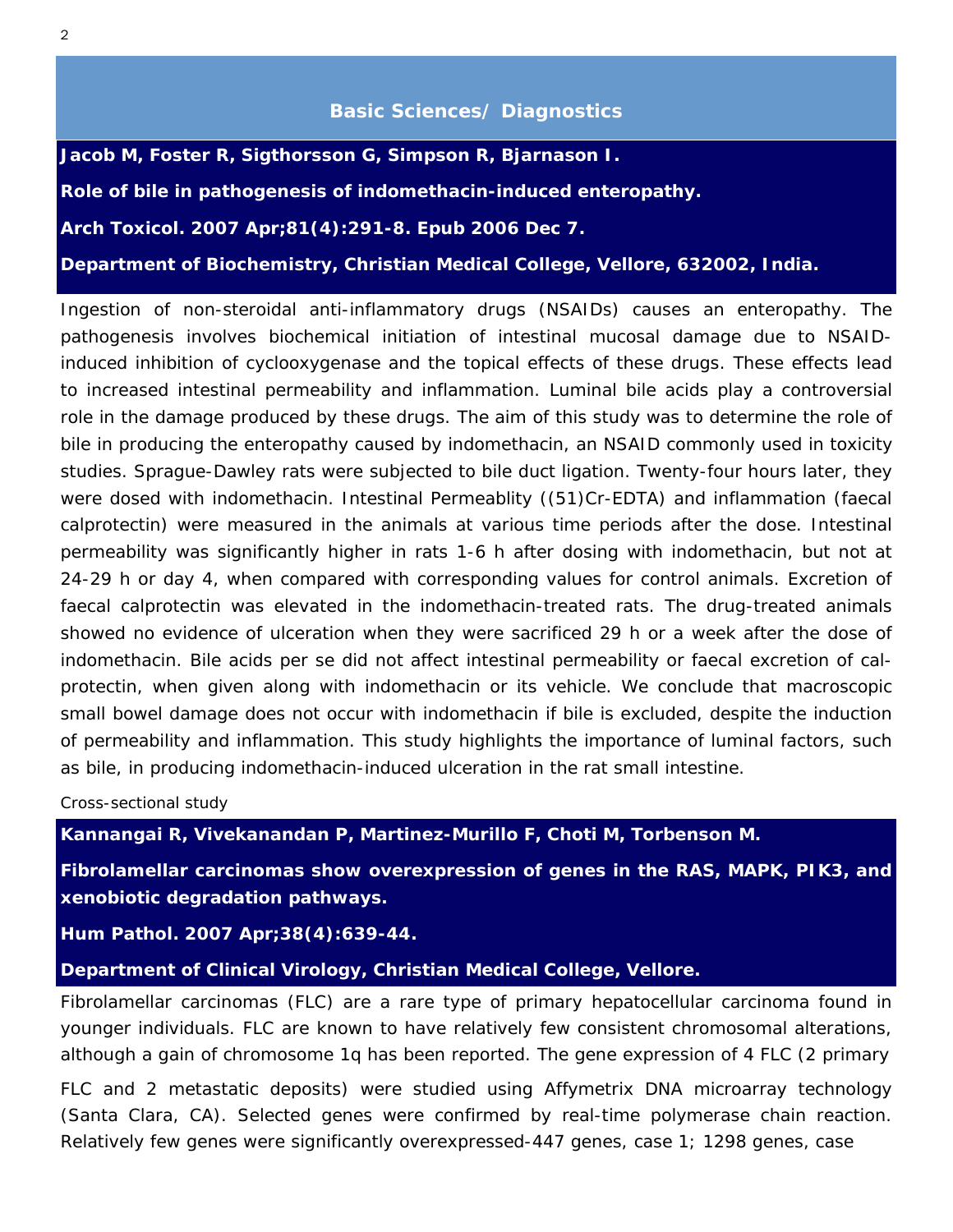2-corresponding to approximately 0.8% and 2.3%, respectively, of the 56000 transcripts present in the arrays. Of these, 155 genes were overexpressed simultaneously by both tumors. The number of significantly overexpressed genes more than doubled in the 2 metastatic deposits (2777 and 2855 genes compared with 1298 in the primary tumor). Proteins involved in the RAS, MAPK, PIK3, and xenobiotic degradation pathways were commonly overexpressed. Because chromosome 1q is thought to contain an important oncogene, additional attention was focused on this region. Of 114 total genes found overexpressed in common among all primary and metastatic tumors, 11 of 114 genes were located on chromosome 1q: ARF1, CD46, CNIH4, ENSA, FH, NICE-3, PSMB4, RGS2, RGS5, TIMM17A, and UFC1. Primary FLC show overexpression of genes involved in the RAS, MAPK, PIK3, and xenobiotic degradation pathways. Eleven common genes were consistently over-expressed on chromosome 1q among all tumors and metastases and warrant further study as potential oncogenes.

#### *Cross sectional study*

**Mammen J, Nair SC, Srivastava A.** 

**External quality assessment scheme for hemostasis in India.** 

*Semin Thromb Hemost.* **2007 Apr;33(3):265-72.** 

**Department of Clinical Pathology and Blood Bank, Christian Medical College, Vellore, India.** 

Regular participation in an external quality assessment scheme (EQAS) is critical for ensuring acceptable laboratory performance. However, participation in such programs is uncommon for laboratories performing tests of hemostasis in developing countries. There are several reasons, including lack of awareness of its significance, absence of locally administered and easily accessible programs, and costs associated with some of the international schemes. To address this problem, we initiated an EQAS for hemostasis in India in the year 2000. This initially was limited to approximately 25 laboratories associated with the chapters of the Hemophilia Federation (India), with samples and analysis of results supported by United Kingdom National External Quality Assessment Scheme. This was converted to a national program in 2003, in association with the Indian Society of Haematology and Transfusion Medicine. Local manufacture of survey samples began in 2004, along with analysis of results. Currently, more than 100 laboratories are registered in the program. They receive samples three times a year for the following tests: prothrombin time, activated partial thromboplastin time, and factor assays. Some surveys also include samples for fibrinogen and von Willebrand factor assays. In recent surveys, 60 to 95% of laboratories had their clotting times and 57 to 77% of laboratories had their factor assays within consensus. The program has helped identify causes of unacceptable performance. The challenges ahead are to increase participation, improve reporting of results, and provide individualized support to laboratories to improve performance when necessary.

#### *Report*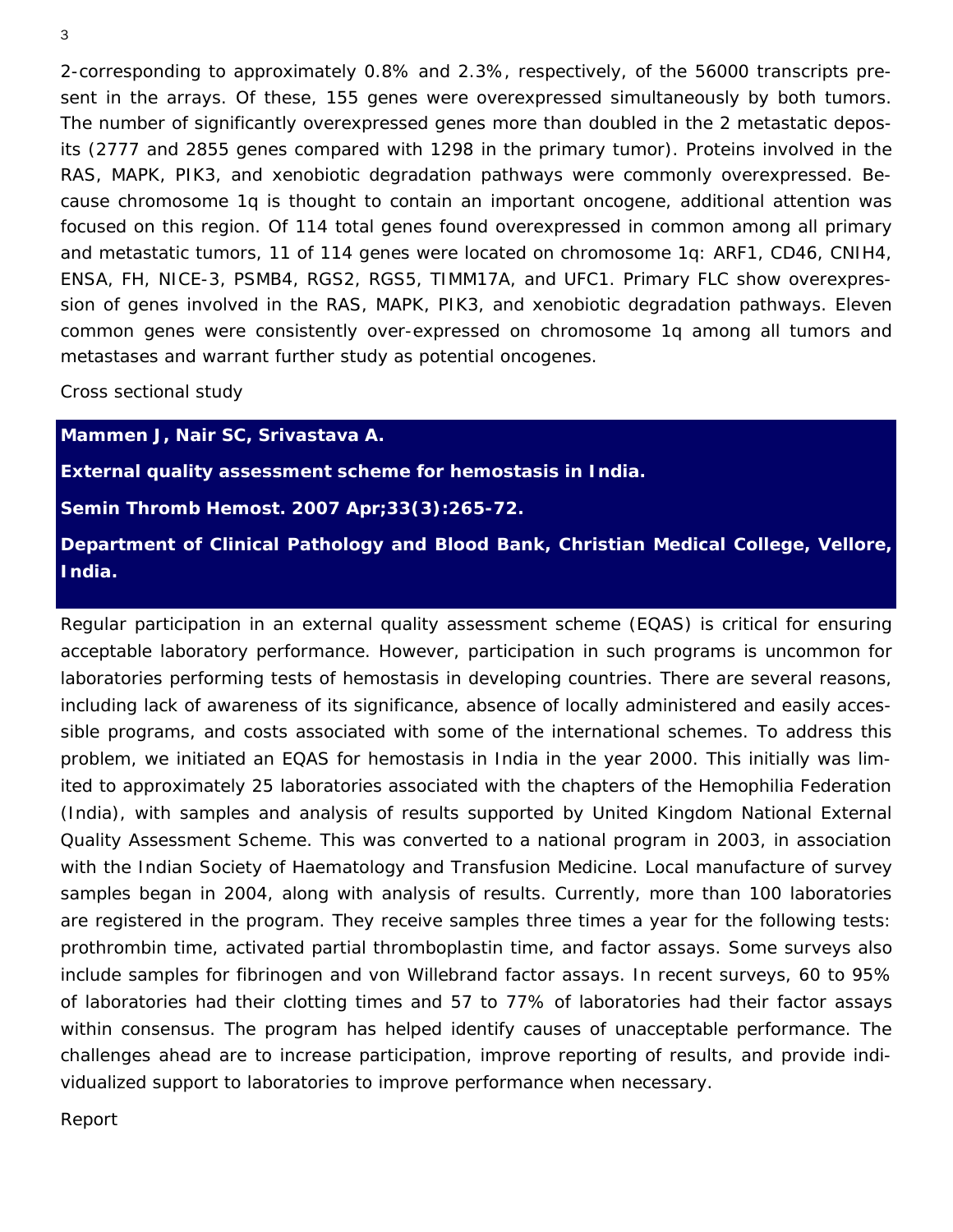**Monica B, Ramani S, Banerjee I, Primrose B, Iturriza-Gomara M, Gallimore CI, Brown DW, M F, Moses PD, Gray JJ, Kang G.**

**Human caliciviruses in symptomatic and asymptomatic infections in children in Vellore, South India.** 

*J Med Virol. 2007 May;79(5):544-51.* 

**Department of Gastrointestinal Sciences, Christian Medical College, Vellore, India**.

Pediatric gastroenteritis is a major cause of childhood morbidity and mortality worldwide, especially in developing countries. It has been increasingly recognised that human caliciviruses (HuCV), comprising noroviruses (NoV), and sapoviruses (SaV), are important in both outbreak and non-outbreak settings. This study aimed to characterise caliciviruses detected in the faeces of hospitalized children and children in the community in India. This study examined 350 faecal samples from children presenting to the hospital with acute gastroenteritis and 673 samples collected from children in the community, 500 from children with diarrhea, and 173 samples from children without diarrhea. Strain characterization was performed by reverse transcriptionpolymerase chain reaction (RT-PCR) and partial sequencing of the gene encoding the RNAdependent RNA polymerase (RdRp) and/or a region spanning the open reading frames (ORFs) 1 and 2 (ORF1/ORF2) junction. A total of 68 of 350 specimens (19.4%) from hospitalized children were positive, and SaV and NoV accounted for 5.1 and 15.1% of the infections, respectively. Mixed infections of HuCVs with other enteric pathogens were seen in 9.4% of the total children tested. Sixty-eight out of 673 (10.1%) samples collected from children in the community were positive for caliciviruses, and SaV and NoV accounted for 3.4 and 6.6% of the infections. In the community cohort 55/500 (11%) and 13/173 (7.5%) were from symptomatic and asymptomatic children, respectively, and SaVs accounted for 17/500 (3.4%) and NoVs for 38/500 (7.6%) of the symptomatic infections. This is the first report of genotyping of circulating caliciviruses in both hospital and community in India and has increased the evidence for the role of these viruses in pediatric gastroenteritis in India.

#### *Comparative Study*

**Prabhakaran V, Rajshekhar V, Murrell KD, Oommen A.** 

**Conformation-sensitive immunoassays improve the serodiagnosis of solitary cysticercus granuloma in Indian patients.** 

*Trans R Soc Trop Med Hyg.* **2007 Jun;101(6):570-7. Epub 2006 Dec 13.** 

**Department of Neurological Sciences, Christian Medical College, Vellore, India** 

Neurocysticercosis (NCC), infection of the central nervous system with larva of Taenia solium, presents in over 60% of patients in India as a solitary cysticercus granuloma (SCG). The low cyst number in these patients frequently results in an insignificant humoral response.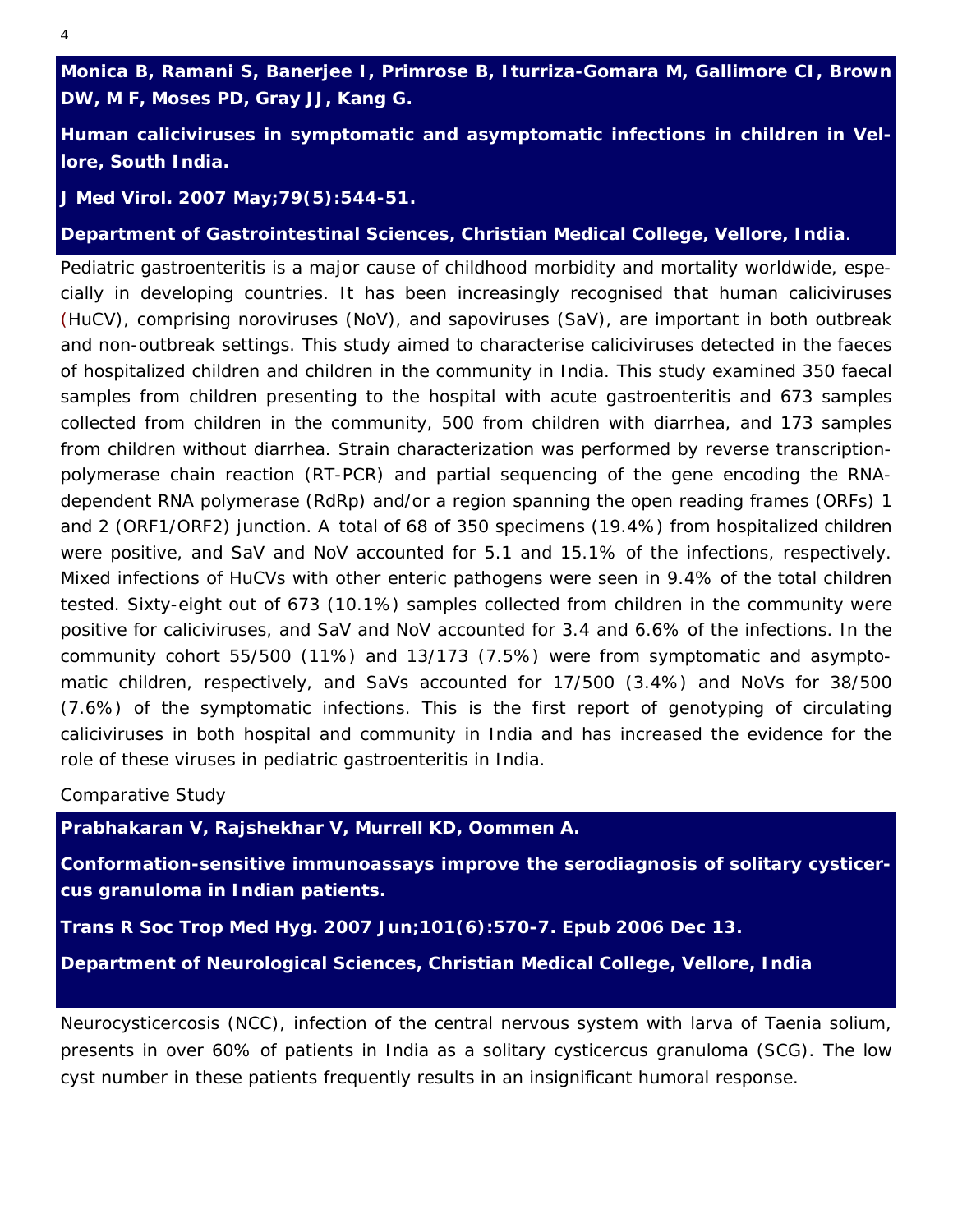Consequently, serological tests for patients with SCG must consider the detection of low antibody levels. Lentil lectin-specific T. solium glycoproteins of molecular weights 50, 38, 24, 18, 14 and 13 kDa are specific antigens for cysticercus antibodies in serological tests for NCC, however they do not detect antibodies in 40% of patients with SCG. To improve this rate of detection, the conformations of these protein antigens were altered to unmask additional epitopes available for antibody binding. Secondary structures of the proteins induced by reduction of disulfide bonds led to the loss of conformational epitopes necessary for cysticercus antibody recognition. Urea-induced tertiary conformations of the antigenic proteins led to the detection of antibodies in 46% of 60 patients with SCG who were serologically negative on immunoblots when the antigens were used in quaternary conformation. Conformation-sensitive immunoassays show potential for serodiagnosis of patients with SCG.

*Review* 

**Santhanam S, Venkatraman A, Ramakrishna BS.** 

**Impairment of mitochondrial acetoacetyl CoA thiolase activity in the colonic mucosa of patients with ulcerative colitis.** 

## *Gut. 2007 May 4; [Epub ahead of print]*

**Christian Medical College, Vellore, Tamil Nadu, India** 

Background & AIMS: Butyrate oxidation by colonocytes is impaired in ulcerative colitis (UC). This study examined the activity of enzymes involved in butyrate oxidation in UC.

METHODS: Activities of mitochondrial acetoacetyl CoA thiolase, crotonase and beta-hydroxy butyryl CoA dehydrogenase were estimated spectrophotometrically in rectosigmoid mucosal biopsies from patients with UC, Crohn's colitis, and control subjects undergoing colonoscopy for colon cancer or rectal bleeding.

RESULTS: Activity of mitochondrial acetoacetyl CoA thiolase was decreased by 80% in UC (3.4  $+/-$  0.58 micromol/min/g wet wt, n=30) compared to control (16.9  $+/-$  3.5, n=18) and to Crohn's colitis (17.6  $+/-$  3.1, n=12) (P<0.0001). The activity of two other mitochondrial butyrate oxidation enzymes - crotonase and beta-hydroxy butyryl CoA-dehydrogenase - as well as of cytoplasmic thiolase was normal in UC. Mitochondrial thiolase activity in UC did not correlate with clinical, endoscopic or histological indices of disease severity. Mitochondrial thiolase activity was reduced in the normal right colon mucosa of patients with left-sided ulcerative colitis. Enzyme kinetic studies revealed lowered Vmax, suggesting inhibition at a site distinct from the catalytic site. Reduced thiolase activity in UC was returned to normal by exposure to 0.3mM beta-mercaptoethanol, a reductant. Using normal colon mucosal biopsies redox modulation of thiolase activity by hydrogen peroxide, a mitochondrial oxidant, could be shown. A significant increase in hydrogen peroxide formation was observed in UC biopsies.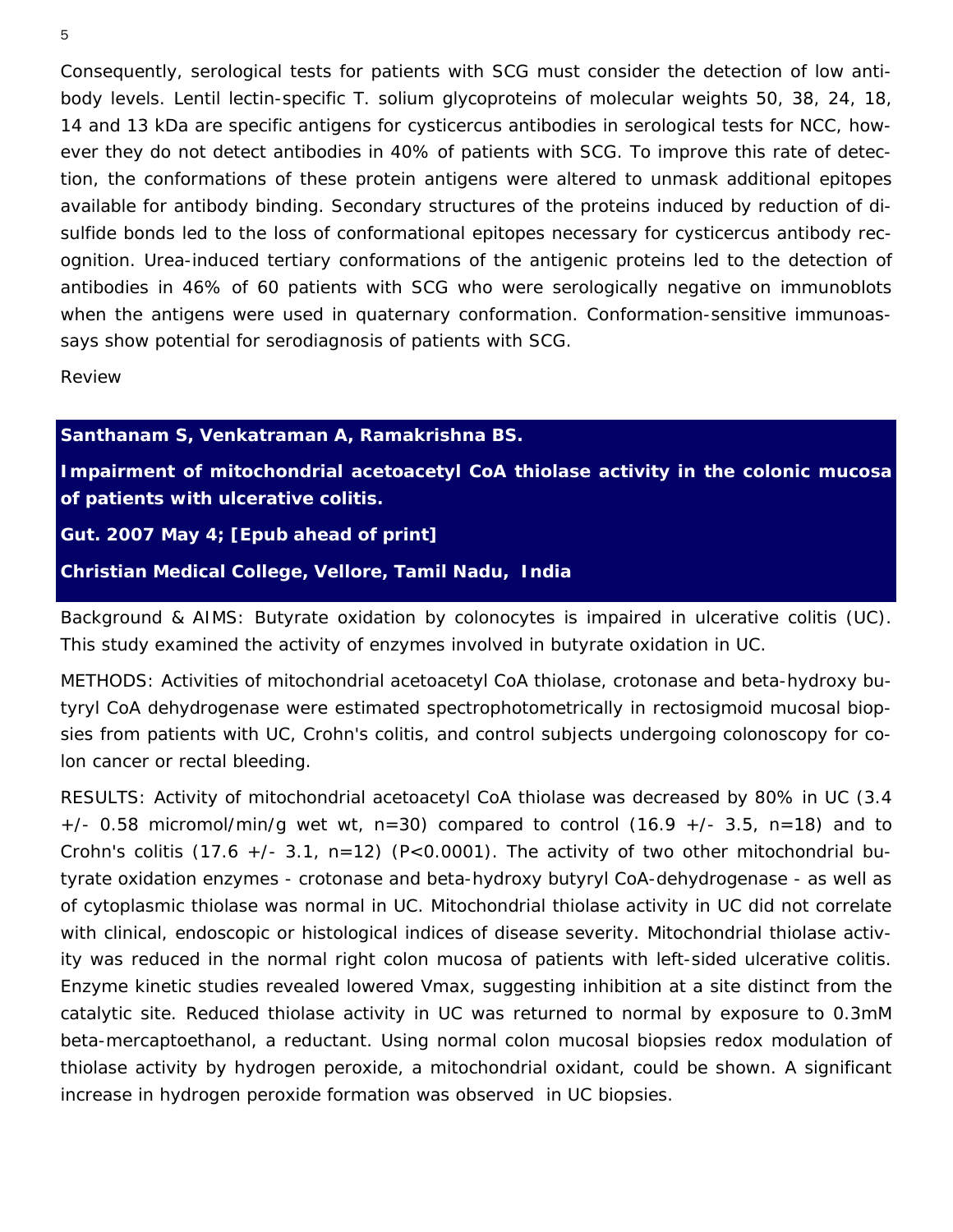CONCLUSION: A defect of mitochondrial acetoacetyl CoA thiolase occurs in UC. Increased reactive oxygen species generation in mitochondria of epithelial cells in UC may underlie this defect.

*Comparative Study*

#### **Ramakrishna BS.**

**The normal bacterial flora of the human intestine and its regulation.** 

*J Clin Gastroenterol. 2007 May-Jun;41 Suppl 1:S2-6.* 

**Christian Medical College, Vellore, Tamil Nadu, India.**

The gastrointestinal tract, and the colon in particular, is host to a number of bacteria that reside within its lumen. In health, greater than 90% of this flora is composed of anaerobes, whereas facultative anaerobes and aerobes are present in smaller numbers. The recent development of molecular methods to quantify these bacteria provides powerful tools to study the influence of these organisms on bowel function. These studies indicate that about 75% of fecal bacteria can be characterized, and belong to the 3 dominant groups-the Clostridium coccoides-Eubacterium rectale group, Clostridium leptum group, and Bacteroides-Prevotella group. The development and maturation of the enteric flora, and also the diversity of the flora, is reviewed. Multiple factors regulate the population number of these bacteria, including gastric acidity, intestinal transit, dietary factors, antibiotic use, and bacterial interactions with other bacteria and with the epithelium. Anaerobic bacteria in the intestine change the redox status of the colon; they also produce molecules such as short chain fatty acids, which influence colonic epithelial and mucosal physiology in many ways. New knowledge suggests that these bacteria exert effects on host immunity, which extend well beyond the intestine.

*Review* 

#### **Articles with no abstracts**

**Abraham P** 

**GB virus C / hepatitis G virus - its role in human disease** 

*Indian J Med Res. 2007 Jun;125(6):717-9* 

**Department of Virology, Christian Medical College, Vellore** 

**Bhaskar A, Tharion E, Devasahayam SR.** 

**Computer-based inexpensive surface electromyography recording for a student laboratory.** 

*Adv Physiol Educ.* **2007 Jun;31(2):242-3.**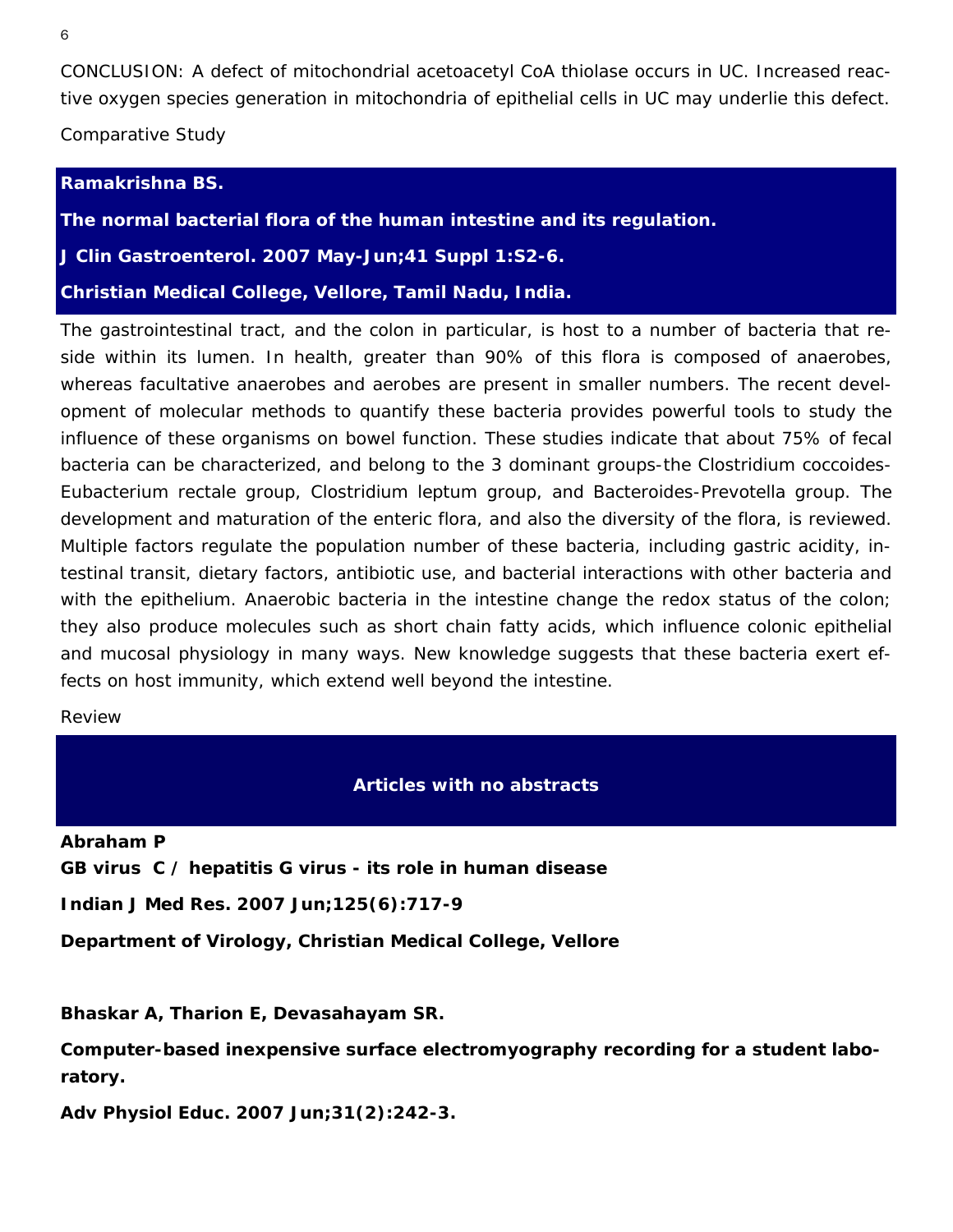<span id="page-6-0"></span>**Department of Physiology, Christian Medical College, Vellore, Tamil Nadu, India** 

**Peedicayil J, Subbanna PK. Revisiting the methylation hypothesis for the psychoses.**  *Med Hypotheses.* **2007;68(3):721. Epub 2006 Oct 2. Department of Pharmacology & Clinical Pharmacology, Christian Medical College, Vellore, Tamil Nadu, India.** 

**Subbanna PK, Prasanna CG, Gunale BK.** 

**Investigation on pharmacokinetics of mycophenolic acid in Chinese adult renal transplant patients.**

*Br J Clin Pharmacol.* **2007 Aug;64(2):245. Epub 2007 Apr 10.** 

**Department of Pharmacology & Clinical Pharmacology, Christian Medical College, Vellore, Tamil Nadu, India.** 

**Subbanna PK.** 

**Mesenchymal stem cells for treating GVHD: in-vivo fate and optimal dose.** 

*Med Hypotheses.* **2007;69(2):469-70. Epub 2007 Feb 26.** 

**Department of Clinical Pharmacology, Christian Medical College, Vellore, Tamil Nadu, India.** 

## **Epidemiology /Public health**

**Bose A, Dubey AP, Gandhi D, Pandit A, Raghu MB, Raghupathy P, Rao MI, Verghese VP, Datta SK, Bock HL.** 

**Safety and Reactogenicity of a low dose Diphtheria Tetanus Acellular Pertussis Vaccine (BoostrixTM) in Pre-school Indian Children.** 

*Indian Pediatr.* **2007 Jun 7;44(6):421-424.** 

**Department of Community Health, Christian Medical College, Vellore; Maulana Azad Medical College and Associated Lok Nayak Hospital, New Delhi; Department of Pediatrics, Medical College and Sir Sayaji Rao General (SSG) Hospital, Baroda, Gujarat; ,**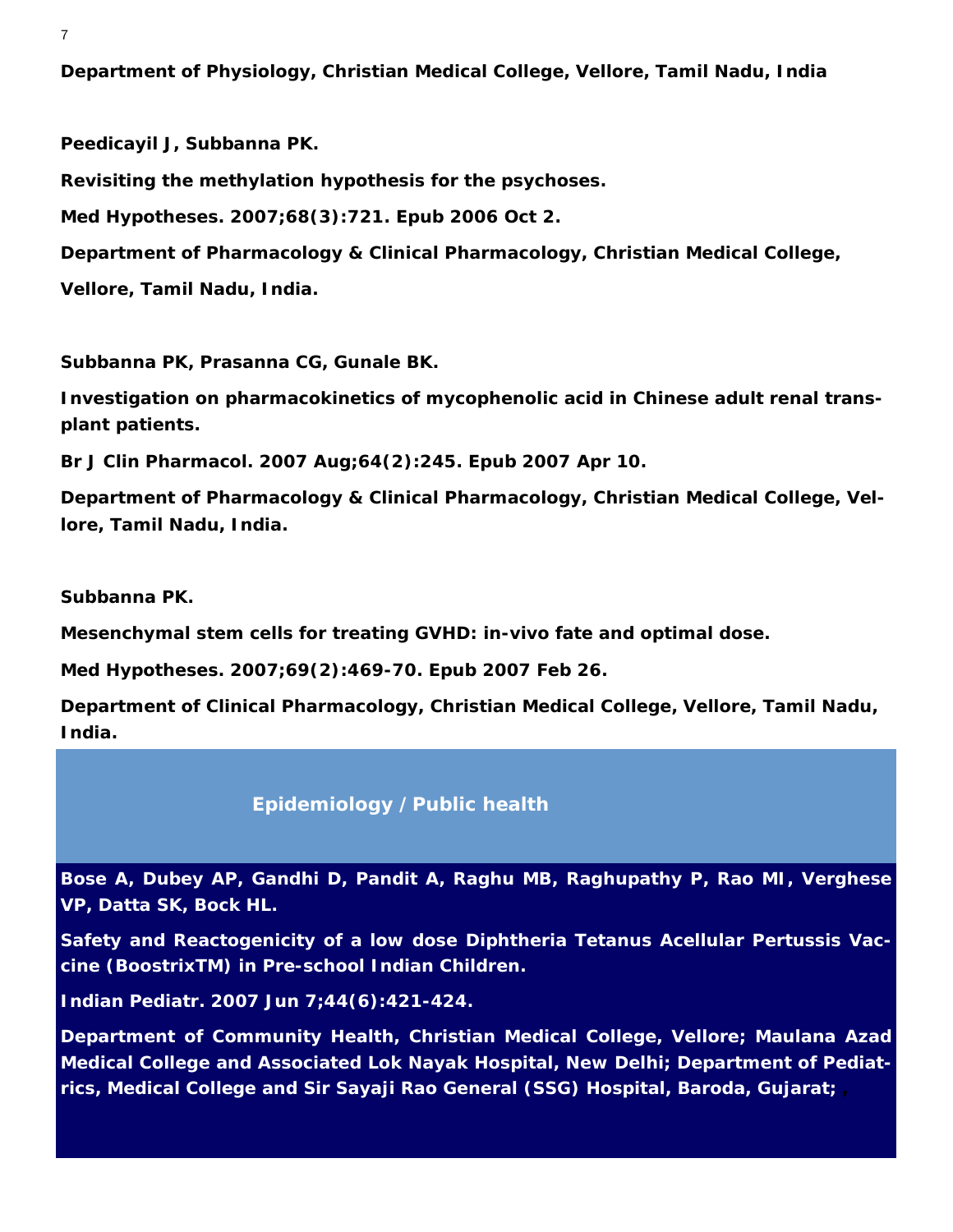**Department of Pediatrics, KEM Hospital Research Center, Sardar Moodliar Road, Rasta Peth, Pune; Department of Pediatrics, Sri Ramchandra Medical College and Research Institute, Porur, Chennai; Department of Child Health and Christian Medical CollegeVellore; Department of Pediatrics, Institute of Child Health, Niloufer HospitalHyderabad and; GlaxoSmithKline Biologicals, Rixensart, Belgium. Correspondence to: Sanjoy K. Datta, Director Clinical R and D and Medical Affairs Biologicals South Asia, GlaxoSmithKline Biologicals, Rue de IInstitut 89, 1330 Rixensart, Belgium.** 

OBJECTIVE: To evaluate the safety and reactogenicity of a reduced-antigen-content combined Diphtheria Tetanus Acellular Pertussis (dTpa) vaccine in Indian preschool children.

 METHODS: GlaxoSmithKline Biologicals combination dTpa vaccine was administered as a single booster dose to 347 children aged 46 years in seven centers across India. All children were subsequently followed up for two weeks for safety and reactogenicity assessment.

RESULTS: A total of 345 subjects completed the study and two subjects were lost to follow-up. One serious adverse event (head injury) unrelated to vaccination was reported. Otherwise, all subjects were in good health throughout the study period. Three subjects (0.9%) reported transient general symptoms (such as irritability and drowsiness), which prevented normal activity. Pain at injection site, swelling and redness was reported in 31.1%, 18.2% and 8.9% subjects respectively. Five subjects (1.4%) reported severe pain preventing normal movement. This resolved within 48 hours in all cases. There were no other severe local reactions including large injection site reactions.

CONCLUSION: The reduced antigen content combined dTpa vaccine is safe and well tolerated in Indian pre-school children.

*Cohort study*

Ramani S, Kang G.

**Burden of disease & molecular epidemiology of group A rotavirus infections in India.**  *Indian J Med Res.* **2007 May; 125(5):619-32.** 

**Department of Gastrointestinal Sciences, Christian Medical College, Vellore, India.** 

Rotavirus is the major cause of severe dehydrating diarrhoea in young children worldwide. Considerable research has been carried out on rotavirus disease in India. This review collated data from 46 epidemiological studies to determine rotavirus positivity rates and genotypes of infecting rotavirus strains from various settings in India. Studies on diarrhoea presenting to hospitals, neonatal rotavirus infections, symptomatic and asymptomatic infections in the community and nosocomial enteric infections were included. Rotavirus positivity rates varied greatly between different settings - diarrhoea hospitalizations (20%), neonatal infections (35%), symptomatic and asymptomatic infections in the community (15.1% and 6.3% respectively) and nosocomial enteric infections (22.5%). Among diarrhea hospitalizations, the commonest G types were G1 and G2 while commonest P types were P[8], P[6] and P[4].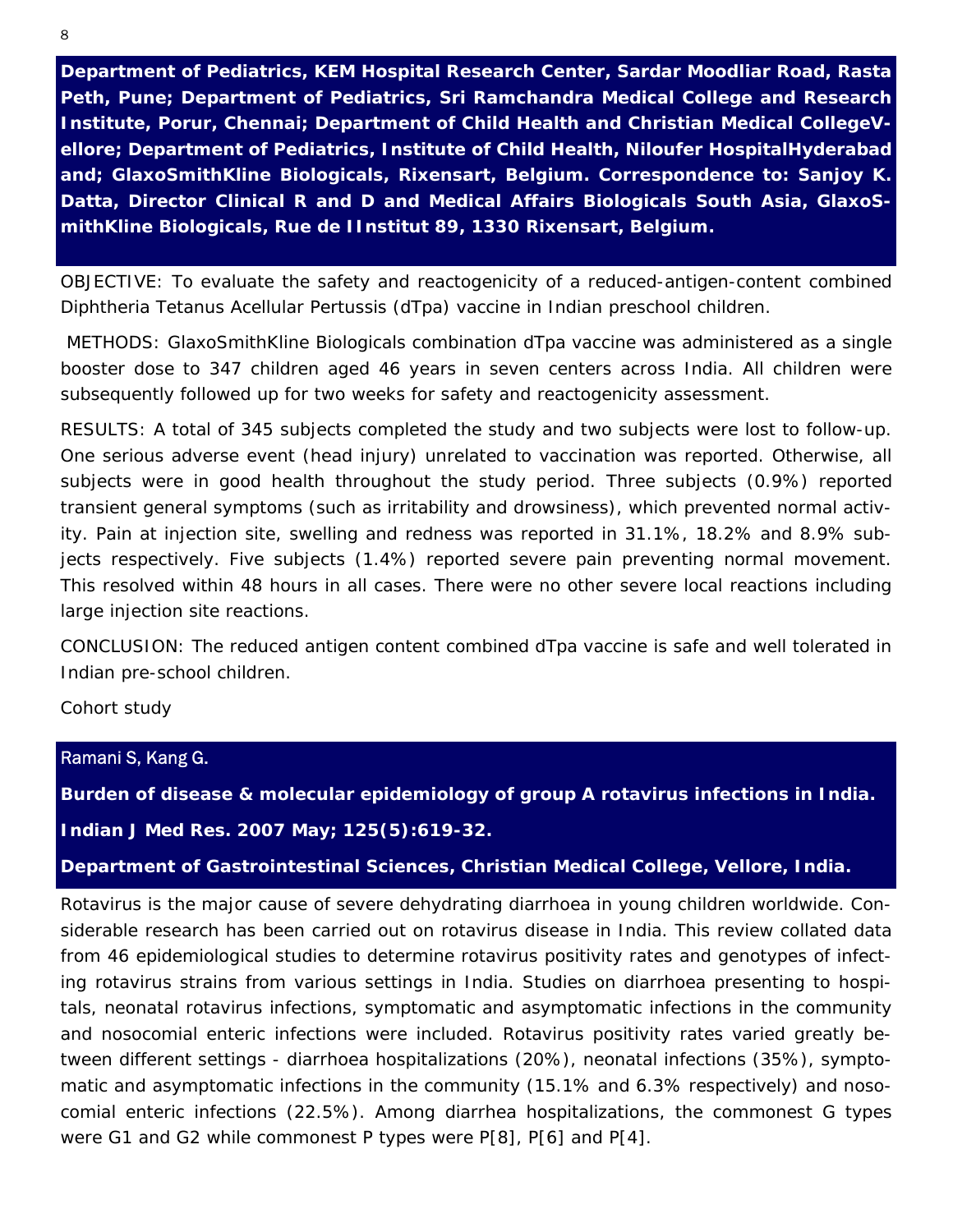<span id="page-8-1"></span><span id="page-8-0"></span>Region specific neonatal infections by bovine human reassortants have been reported, in addition to several recently described unusual strains, which may be evidence of zoonotic infection and/or reassortment. The emergence of several new strains highlights the need for intensive strain surveillance before and after the introduction of a new vaccine.

*Review* 

# **Articles with no abstracts**

**George K.** 

**Investigating outbreaks of uncertain aetiologies.** 

*Indian J Med Res.* **2007 Apr;125(4):505-7.** 

**Community Health Department Christian Medical College Vellore 632002, India** 

**Gladstone BP, Iturriza-Gomara M, Ramani S, Monica B, Banerjee I, Brown DW, Gray JJ, Muliyil J, Kang G.** 

**Polymerase chain reaction in the detection of an 'outbreak' of asymptomatic viral infections in a community birth cohort in south India.** 

*Epidemiol Infect.* **2007 May 24;:1-7. [Epub ahead of print]** 

# **Clinical: Observational Studies**

**Bahuleyan B, Rao A, Chacko AG, Daniel RT.** 

**Supracerebellar arachnoid cyst - A rare cause of acquired Chiari I malformation.** 

*J Clin Neurosci.* **2007 Sep;14(9):895-8. Epub 2007 Jun 27.** 

**Christian Medical College, Department of Neurological Sciences, Ida Scudder Road, Vellore, Tamil Nadu 632004, India.** 

Chiari I malformation (CM) associated with a cervico-thoracic syrinx due to supracerebellar arachnoid cyst has not been reported in the literature. We report such a case, managed by fenestration of the arachnoid cyst and foramen magnum decompression (FMD), aiming to reduce the inferiorly directed pressure on the cerebellum and eliminate the craniospinal pressure dissociation respectively. Imaging done post-operatively showed upward displacement of the cerebellar tonsils with a decompressed craniovertebral junction and disappearance of the syrinx.

*Case Report*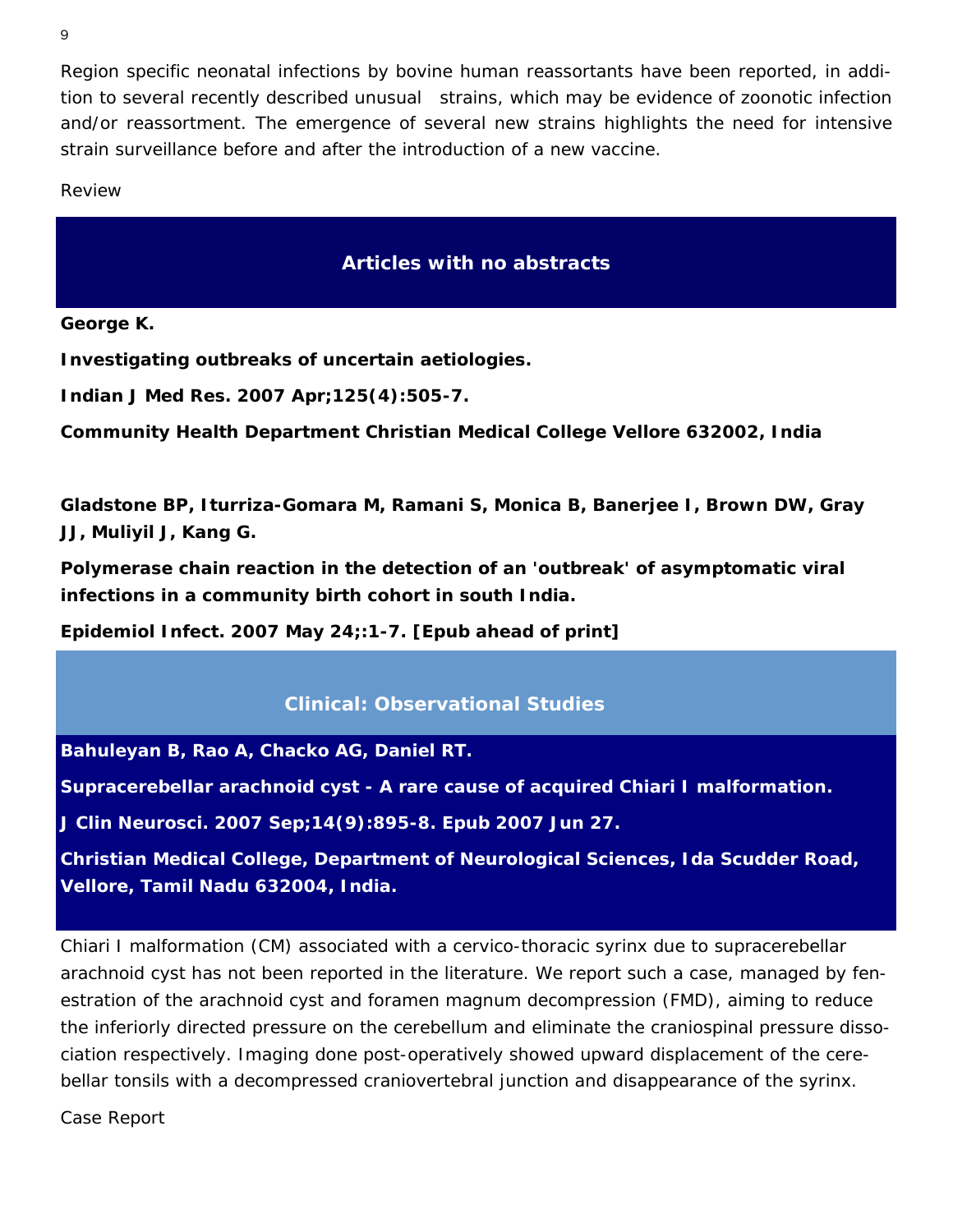# **Department of Child Health Unit II, Christian Medical College and Hospital, Vellore, India.**

A 27-day-old infant from a tribal area presented with congenital nephrotic syndrome (CNS). The presence of clinical features of syphilis, proven syphilis in the mother and complete recovery following penicillin therapy confirmed a diagnosis of congenital syphilis. In developing countries, treatable causes of CNS such as syphilis need to be considered in infants presenting with nephrotic syndrome.

*Case report* 

**Chacko B, George JT, Neelakantan N, Korula A, Chakko JK.** 

**Outcomes of renal transplantation in patients with immunoglobulin A nephropathy in India.** 

*J Postgrad Med. 2007* **Apr-Jun;53(2):92-5.** 

**Department of Nephrology, Christian Medical College, Vellore-632 004, India.**

BACKGROUND: There is a paucity of data on the course of renal transplant in patients with immunoglobulin A (IgA) nephropathy (IgAN) from India. While the natural history of IgAN in the Indian context is rapidly progressive, the post-transplant course remains speculative. AIM: To study the graft survival in renal transplant recipients whose native kidney disease was IgAN and the incidence and correlates of recurrent disease.

SETTINGS AND DESIGNS: Retrospective case control study from a Nephrology unit of a large tertiary care center.

MATERIALS AND METHODS: The outcomes of 56 transplant patients (58 grafts) with biopsyproven IgAN and of 116 patients without IgAN or diabetic nephropathy,transplanted during the same period were analyzed. Correlates of biopsy-confirmed recurrent disease were determined.

STATISTICAL ANALYSIS: Means were analyzed by Student's t test and Mann-Whitney test; proportions were determined by Chi-square analysis and graft survival curves were generated using the Kaplan-Meier.

RESULTS: Five-year graft survival for IgA patients was not significantly different from that in the reference group (90% and 79%,  $P = 0.6$ ). During a mean follow-up of 42 months (range, 1-144), 28 event graft biopsies were required in 20 grafts of IgAN. Histological recurrence was diagnosed in five of the 20 available biopsies (25%) after a mean duration of 28 months. Recurrence did not correlate with donor status, HLA B35 and A2, recipient age, gender or immuno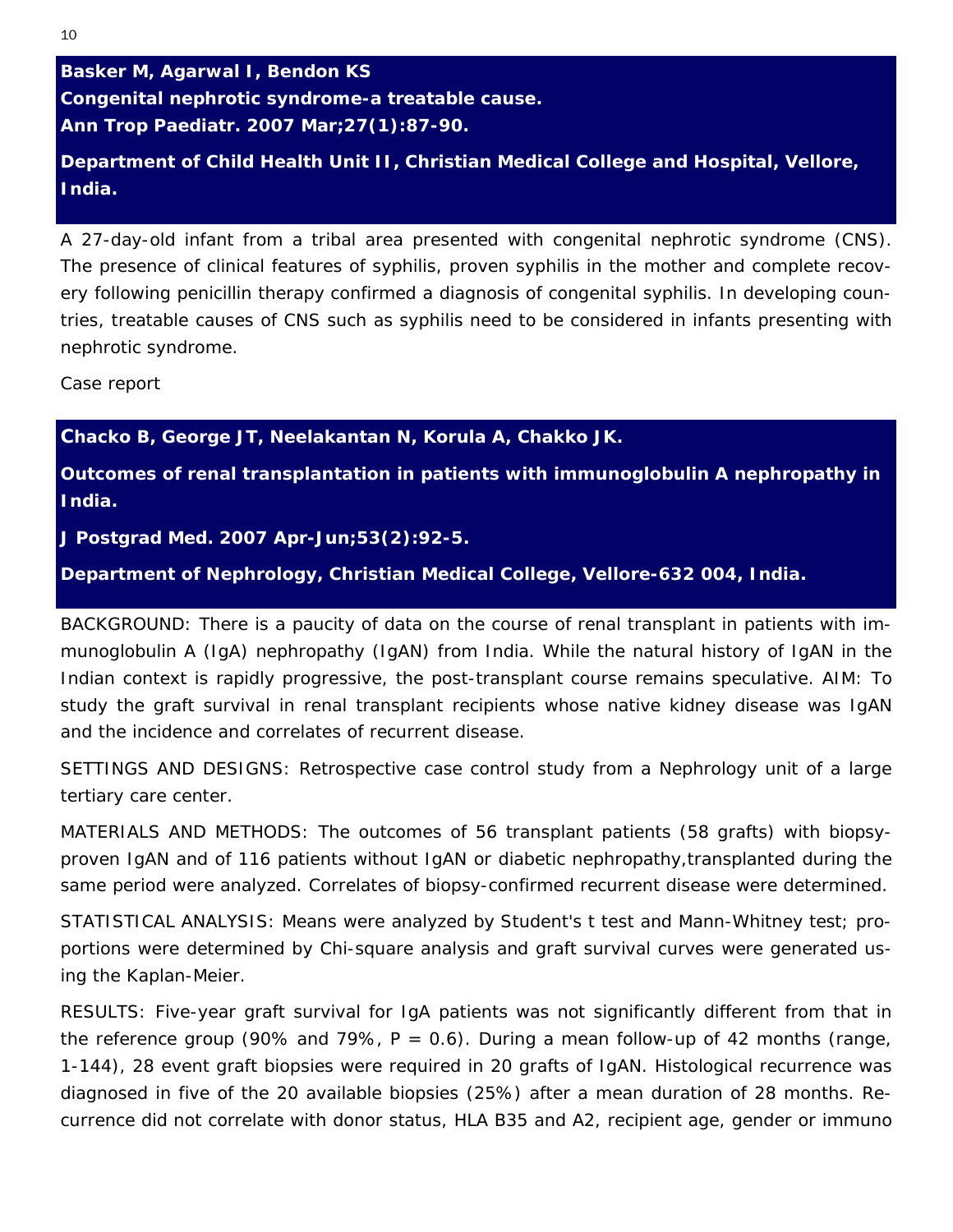suppression.

CONCLUSIONS: Renal transplantation is an appropriate treatment modality for IgA nephropathy patients with end-stage renal disease in India, despite the potential for recurrent disease. The posttransplant course is an indolent one when compared to the malignant pre transplant phase.

*Case Control Study*

**Chacko G, Chacko AG, Dunham CP, Judkins AR, Biegel JA, Perry A.** 

**Atypical teratoid/rhabdoid tumor arising in the setting of a pleomorphic xanthoastrocytoma** 

*J Neurooncol.* **2007 Sep;84(2):217-22. Epub 2007 Apr 13.** 

**Division of Neuropathology, Department of Neurological Sciences, Christian Medical College, Vellore, India**.

We present a case of a 23-year-old man with a tumor containing glial and rhabdoid elements where the former had features of a pleomorphic xanthoastrocytoma (PXA) and the latter had the immunophenotype and genetic profile of an atypical rhabdoid/teratoid tumor. The patient presented with a short history of raised intracranial pressure with rapid deterioration in sensorium. He had a poor outcome despite surgery and radiotherapy. We report this case because of its unusual presentation in adulthood and its occurrence in association with a PXA. We speculate that the PXA was a quiescent tumor and that the secondary genetic alterations, including inactivation of the INI1 gene led to clinical progression.

*Case Report* 

**David D, George IA, Peter JV.** 

**Toxicology of the newer neonicotinoid insecticides: imidacloprid poisoning in a Human.** 

*Clin Toxicol (Phila).* **2007 Jun-Aug;45(5):485-6.** 

**Division of Medicine, Christian Medical College & Hospital, Tamil Nadu, India.**

Imidacloprid, a potent neonicotinoid insecticide, is currently one of the best selling insecticides. We report a patient with clinical toxicity due to the ingestion of imidacloprid in a deliberate suicide attempt. The structure and mode of action of imidacloprid are discussed.

*Case Report*

**George B, Mathews V, Viswabandya A, Kavitha ML, Srivastava A, Chandy M.** 

**Fludarabine and cyclophosphamide based reduced intensity conditioning (RIC)** 

 **regimens**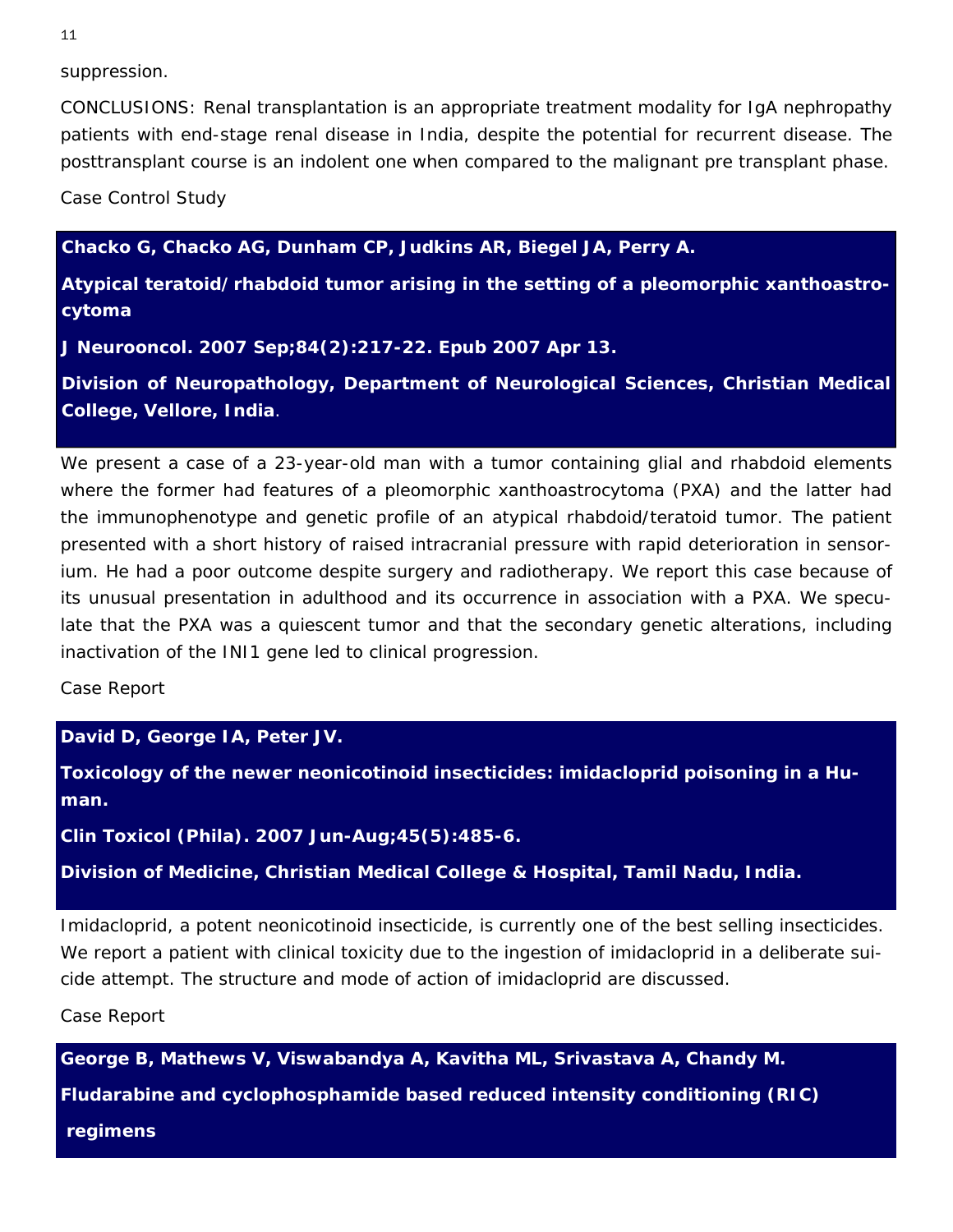**regimens reduce rejection and improve outcome in Indian patients undergoing allogeneic stem cell transplantation for severe aplastic anemia.**  *Bone Marrow Transplant.* **2007 Jul;40(1):13-8. Epub 2007 Apr 23. Department of Haematology, Christian Medical College, Vellore, Tamil Nadu, India.**

Thirty-five patients (25 men and 10 women) with a median age of 20 years with severe aplastic anaemia (SAA) underwent HLA identical stem cell transplantation (HSCT) using a combination of fludarabine and cyclophosphamide +/- anti-thymocyte globulin between 2004 and 2006. Cyclosporine and mini methotrexate were used as GVHD prophylaxis. Graft source included peripheral blood stem cells (28) or G-CSF stimulated bone marrow (7). Two patients expired < 7 days post-HSCT while 32 (91.5%) patients engrafted with a median neutrophil and platelet engraftment time of 12 days each. Three patients (8.5%) developed veno-occlusive disease while acute GVHD occurred in 29% of evaluable patients, with chronic GVHD in 32%. At a mean follow-up of 22 months, 29 (82.8%) are alive and well. When compared with 26 patients previously transplanted using Cy200/antilymphocyte globulin, there was faster neutrophil engraftment (12 vs 16 days; P = 0.002) with significantly lower rejection rates (2.9 vs 30.7%; P = 0.003) and a superior event-free (82.8 vs 38.4%;  $P = 0.001$ ) and overall survival (82.8 vs 46.1%;  $P = 0.005$ ). A combination of fludarabine with cyclophosphamide  $+/-$  anti-thymocyte globulin reduces rejection and improves overall and event-free survival in Indian patients undergoing HSCT for severe aplastic anaemia.

*Case Series* 

# **Jacob JJ, Jose J, John B.**

**Intracardiac blood-filled cysts of the heart: a rare cause of embolic stroke.** 

#### *Singapore Med J.* **2007 May;48(5):e125-6.**

**Department of Endocrinology, Christian Medical College, Vellore, Tamil Nadu, India.**

Intracardiac blood cysts are thin-walled congenital cysts located in the endocardium and are seen predominantly in infants. They are rare in adults and are typically asymptomatic. However, complications such as valve dysfunction and left ventricular outflow tract obstruction have been reported in adults. We report a 42-year-old woman who developed an embolic stroke in association with intracardiac blood cysts. To the best of our knowledge, this is the first case report of intracardiac blood cysts manifesting as an embolic stroke.

*Case Report* 

# **Jacob KS, Kumar PS, Gayathri K, Abraham S, Prince MJ.**

**The diagnosis of dementia in the community.**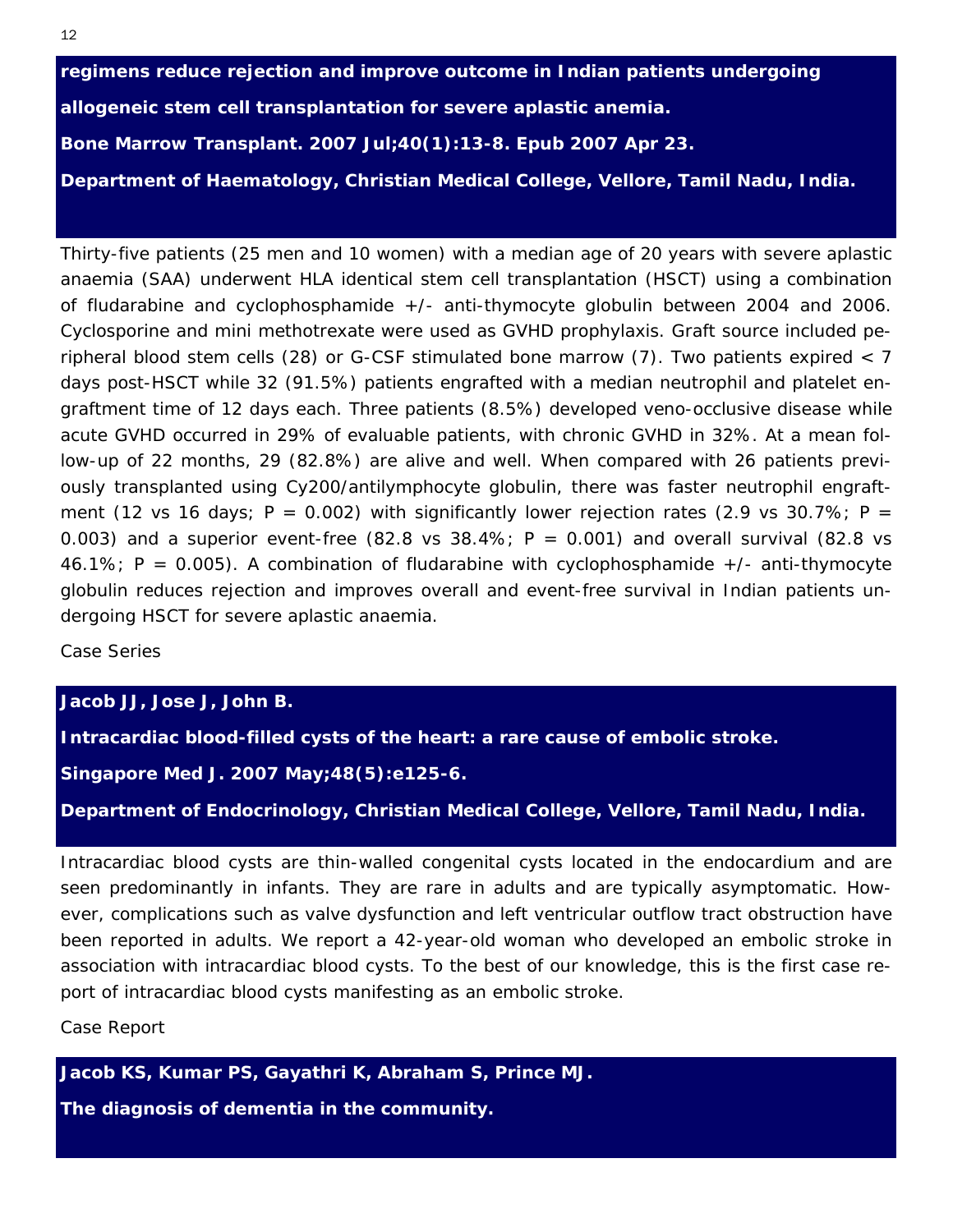*Int Psychogeriatr. 2007 Aug;19(4):669-78. Epub 2007 Apr 16.* 

# **Departments of Psychiatry and Community Health, Christian Medical College, Vellore, India; Institute of Psychiatry, London, UK.**

BACKGROUND**:** Different interview schedules and diagnostic criteria for dementia have contributed to differing incidence and prevalence rates.

AIM: This study aimed to examine the effect of different diagnostic criteria on the prevalence of dementia in the community.Methods: Some 1000 subjects (> 65 years) were recruited in Kaniyambadi Block, Vellore, India, using a one-stage assessment procedure.

RESULT: The prevalence of dementia by Diagnostic and Statistical Manual IV standard, the Community Screening instrument for Dementia DF Score, the education adjusted 10/66 Dementia Research Group criteria, and the Geriatric Mental State was 0.8%, 6.2%, 10.6%, 63.2% respectively.

CONCLUSION: Differences in information, interview schedules, diagnostic criteria and settings contribute to variation in identification of people with dementia. Minor variations in criteria have a significant impact on diagnosis. The assessment of the clinical state is influenced by education, level of baseline function, impairment in current functioning, life style and demands on the person, tolerance of impairment and expectation by relatives and by differences between patients attending hospitals and those living in the community. The variation in rates demands a debate on the criteria for dementia in the community in general and for less literate populations in particular.

# *Cross sectional study*

**Jacob JJ, John M, Thomas M, Thomas N, Nair Plasmacytoma mimicking mediastinal parathyroid tumour in a patient with primary hyperparathyroidism.**  *Asian J Surg. 2007 Apr;30(2):147-50.*

**Department of Endocrinology, Christian Medical College and Hospital, Vellore, India.** 

The association of monoclonal gammopathies with primary hyperparathyroidism is well documented. Many case reports have documented the coexistence of primary hyperparathyroidism and multiple myeloma. The cause of this relationship is not known. We report the case of a 49 year-old gentleman who was treated for primary hyperparathyroidism. His initial preoperative nuclear scan had shown persistent activity and retention of tracer in the retrosternal region in addition to the discrete hot spot in the region of the lower pole of the left lobe of the thyroid. During surgery, the enlarged left inferior parathyroid gland was removed. In addition, the retrosternal area was also explored and found to be normal. Ten months later, he developed a mass in the region of the manubrium sternii which was proven to be a plasmacytoma. We review the literature for similar cases and suggest hypotheses for a possible association. In conclusion, coexisting plasma cell dyscrasias including plasmacytoma should be considered in patients with primary hyperparathyroidism.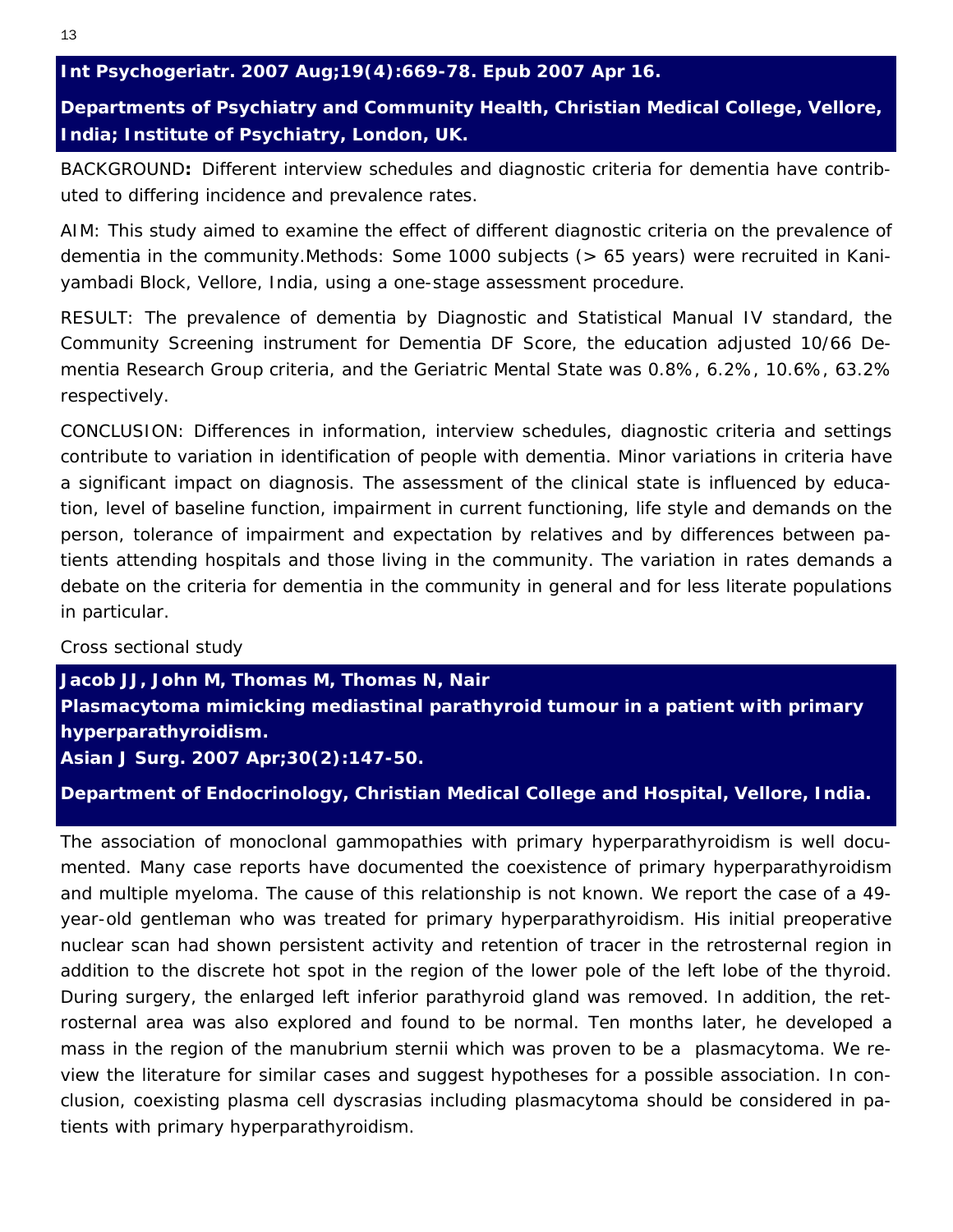14

**Joseph R, Chacko B, Manipadam MT, Sureka J, Cherian VK, John GT.** 

**Pulmonary lymphomatoid granulomatosis in a renal allograft recipient.** 

*Transpl Infect Dis.* **2007 May 19; [Epub ahead of print]** 

**Department of Nephrology, Christian Medical College, Vellore, India.**

 Lymphomatoid granulomatosis (LYG) is a rare multisystemic angiocentric lympho - proliferative disease, which can masquerade as necrotic tissue. There is a paucity of reports of LYG in renal transplant recipients. Herein, we describe LYG in a 56-year-old renal allograft recipient 11 years after transplantation, on azathioprine and prednisolone maintenance immunosuppression, presenting to us with fever, weight loss, and nodular and patchy opacities in both lung fields. Initial percutaneous samples showed necrotic tissue while open biopsy revealed characteristic histopathology with evidence of Epstein-Barr virus. We have reviewed the radiological and pathological findings, and discussed clinical features, differential diagnosis, and treatment of LYG.

*Case Report* 

**Kurien M, Thomas K, Ahuja RC, Patel A, Shyla PR, Wig N, Mangalani M, Sathyanathan, Kasthuri A, Vyas B, Brojen A, Sudarsanam TD, Chaturvedi A, Abraham OC, Tharyan P, Selvaraj KG, Mathew J; IndiaCLEN HIV Screening Study Group. Screening for HIV infection by health professionals in India.** *Natl Med J India. 2007 Mar-Apr;20(2):59-66.* 

**Coordinating Centre, Christian Medical College, Vellore 632004, Tamil Nadu, India.** 

BACKGROUND: Stigma and discrimination, particularly in access to healthcare, remains a major problem for people Infected with HIV in most parts of India.

METHODS: We did a multicentre study ( $n = 10$ ) with a cross-sectional survey design using a standardized, interviewer-administered questionnaire. RESULTS: A total of 2200 healthcare providers participated. The knowledge, attitude and practice (KAP) related to HIV service delivery were very poor with a mean overall KAP score of only 49.7% (CI: 49.1-50.3). Only 5%, 5% and 1% of the participants scored more than 75% separately for the dimensions of knowledge, attitude and practice, respectively. Only 24.4% and 36.7% of responders knew that HIV screening was not recommended prior to surgery and pre-employment check-up. Many doctors (19.4%) had refused treatment to people living with HIV/AIDS (PLHA) at least some of the time and nearly half (47.2%) identified and labelled them; 23.9% isolated them in separate care areas and 13.3% postponed or changed treatment based on the patient's HIV status. Screening for HIV prior to elective surgery was done by 67% of providers. While 64.7% of responders were aware of the existence of national guidelines on and recommendations for HIV testing, only 38.4% had read the policy document.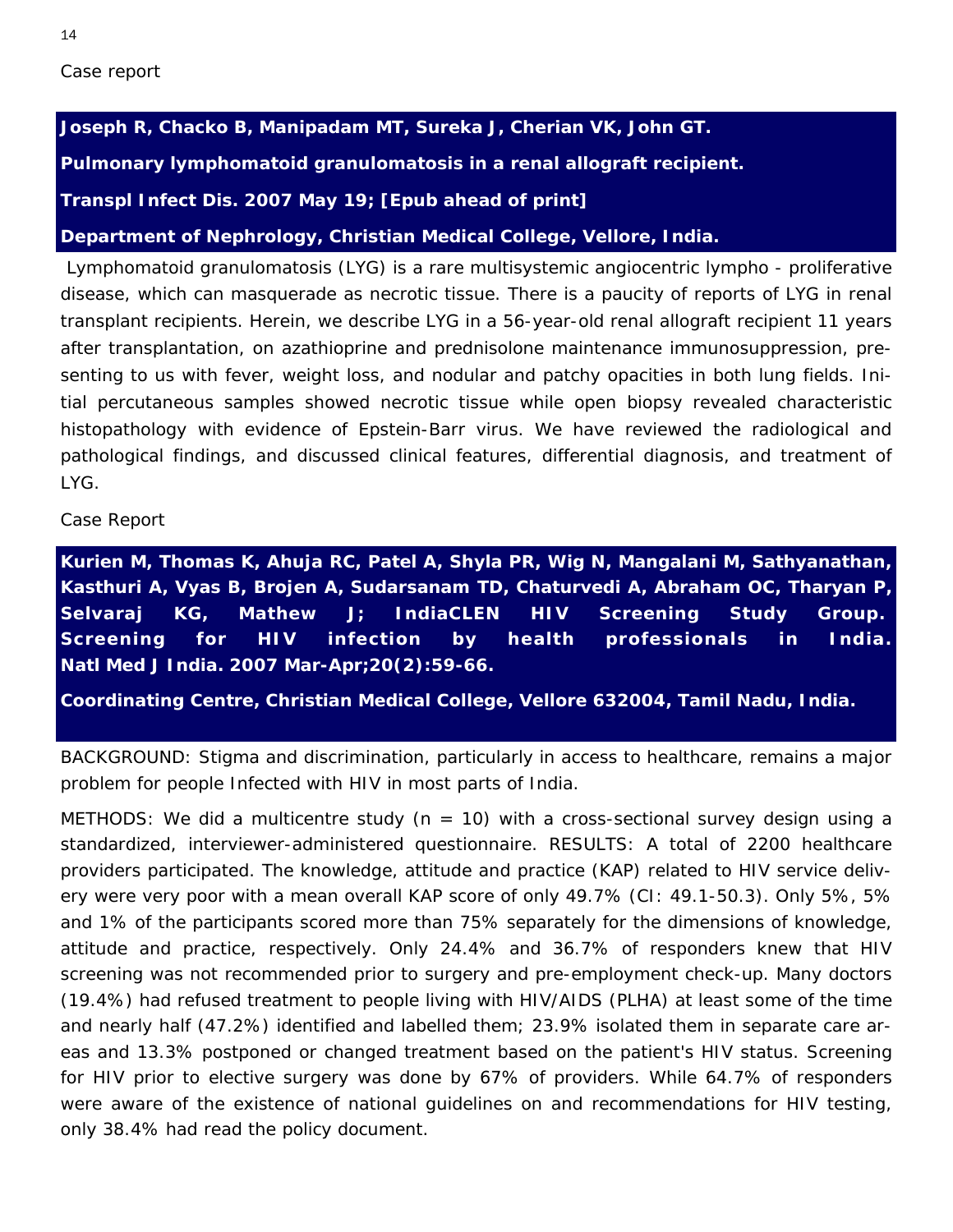CONCLUSION: There is a growing need to provide care, support and treatment to a large number of PLHA. The capacity of healthcare providers must be urgently built up so as to improve their knowledge of and attitude to HIV to enable them to deliver evidence-based and compassionate care to PLHA in various healthcare settings.

#### **Mammen P, Russell S, Russell PS.**

**Prevalence of eating disorders and psychiatric co morbidity among children and adolescents.** 

*Indian Pediatr.* **2007 May;44(5):357-9.** 

**Child and Adolescent Psychiatry Unit, Christian Medical College, Vellore 632 002, Tamilnadu, India.** 

There are no prevalence or co-morbidity studies on eating disorders in India. This retrospective chart review studied the prevalence and psychiatric co-morbidity among juveniles with eating disorders. Forty-one cases with ICD 10 diagnosis of eating disorders were identified and analyzed. The prevalence of eating disorders was 1.25% Psychogenic vomiting was the commonest eating disorders and anorexia nervosa the emerging eating disorder. The most common comorbidities were depression, intellectual disability, and dissociative disorder.

*Retrospective study*

**Mathews V, George B, Deotare U, Lakshmi KM, Viswabandya A, Daniel D, Chandy M, Srivastava A.** 

**A New Stratification Strategy That Identifies a Subset of Class III Patients with an Adverse Prognosis among Children with beta Thalassemia Major Undergoing a Matched Related Allogeneic Stem Cell Transplantation.** 

*Biol Blood Marrow Transplant.* **2007 Aug;13(8):889-94. Epub 2007 Jun 22.** 

**Department of Haematology, Christian Medical College, Vellore, India.** 

One hundred ninety patients underwent 197 HLA-matched related allogeneic stem cell transplantation for a diagnosis of beta thalassemia major at our center. The median age (+/-SD) was 7 +/- 4.1 years, and there were 129 (68%) males. Age and liver size as continuous variables were significantly associated with an adverse outcome. Using a receiver operator characteristics curve plot analysis, cutoff values of 7 years and 5 cm for age and liver size, respectively, were associated with the highest likelihood ratio of an adverse impact. On a multivariate analysis age  $\ge$ /=7 years and liver size  $\ge$ /=5 cm had a significant impact on event free survival (EFS) (relative risk 2.2 and 2.7, P values .014 and .000, respectively). Using these 2 variables, patients were categorized as high risk if they were  $\frac{1}{2}$  years and had a liver size  $\frac{1}{5}$  cm (n = 41; all belonged to Class III). The 5-year EFS and overall survival (OS) in this high-risk group was 23.93  $+/-$  6.88 and 39.01  $+/-$  7.96, whereas in the remaining Class III patients (n = 64) it was 70.3  $+/-$  6.06 and 78.3  $+/-$  5.5, respectively. This risk stratification identifies a sig-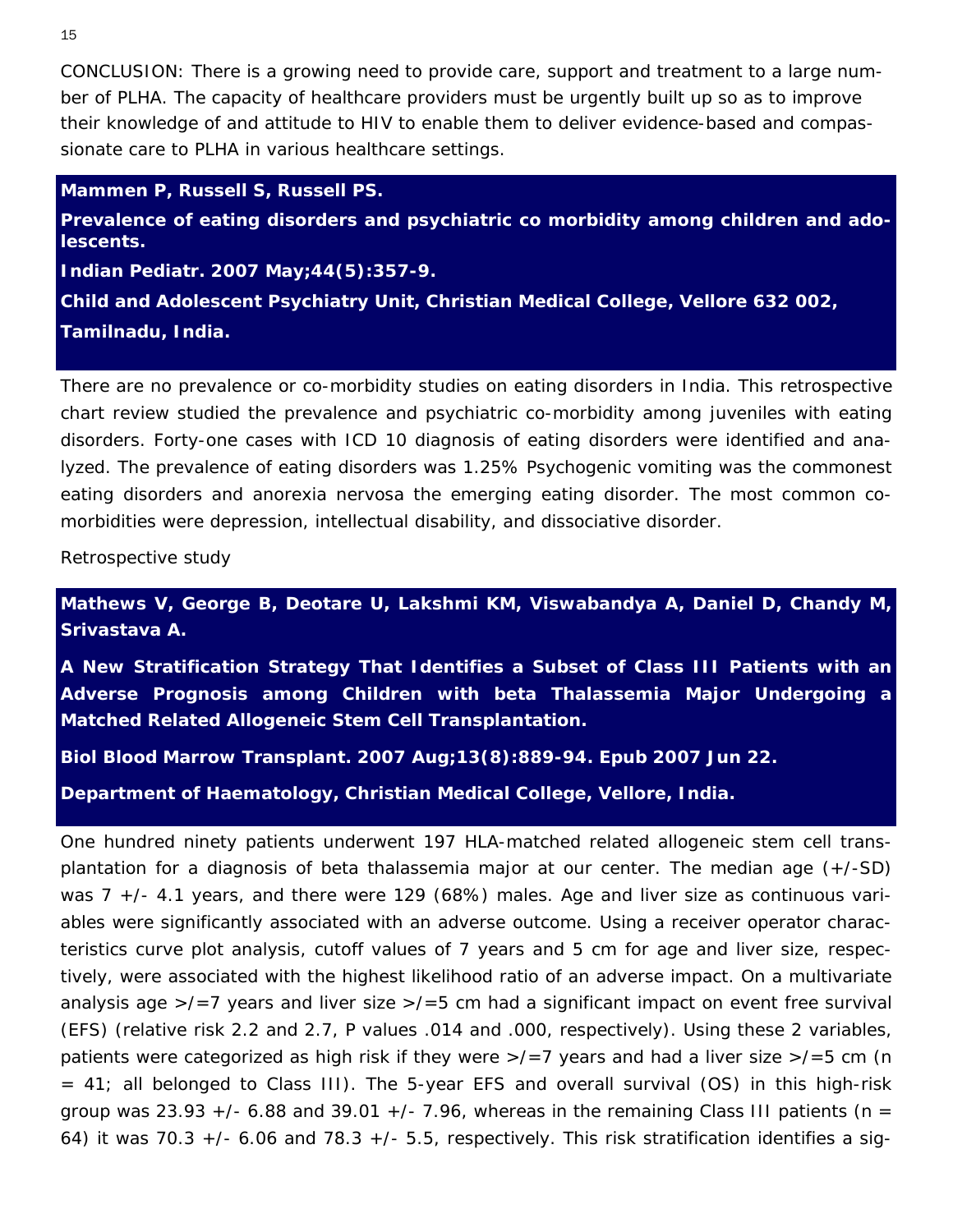ing Class III patients ( $n = 64$ ) it was 70.3 +/- 6.06 and 78.3 +/- 5.5, respectively. This risk stratification identifies a significant subset (39%) of patients among those in Class III who have a poor outcome with a conventional myeloablative allogeneic stem cell transplantation. Patients in this high-risk group would probably benefit from novel therapeutic approaches.

*Retrospective study*

**Mukhopadhya A, Balaji V, Jesudason MV, Amte A, Jeyamani R, Kurian G.** 

**Isolated liver abscesses in melioidosis.** 

*Indian J Med Microbiol.* **2007 Apr;25(2):150-1.** 

**Department of Gastrointestinal Sciences, Christian Medical College, Vellore – 632 004, Tamil Nadu, India.** 

Melioidosis is a suppurative chronic infection caused by a gram negative bacterium, Burkholderia pseudomallei. We report two patients who presented with isolated liver abscesses caused by this pathogen. Both patients presented with high-grade fever and abdominal pain. On examination they were toxic and had tender hepatomegaly. Investigations showed leucocytosis and a shift to the left. Early diagnosis of melioidosis was made by culture and growth of Burkholderia pseudomallei from aspirated pus from the abscesses and the patients were treated with ceftazidime and co-trimoxazole. Despite institution of antibiotics both the patients succumbed to their illness. Melioidosis is an emerging infection in the Indian subcontinent and can cause isolated liver abscesses.

#### *Case Reports*

**Prince M, Ferri CP, Acosta D, Albanese E, Arizaga R, Dewey M, Gavrilova SI,Guerra M, Huang Y, Jacob KS, Krishnamoorthy ES, McKeigue P, Rodrigues JL, Salas A, Sosa AL, Sousa R, Stewart R, Uwakwe R** 

**The protocols for the 10/66 Dementia Research Group population-based research programme..** 

*BMC Public Health.* **2007;7(1):165 [Epub ahead of print]** 

**BACKGROUND:** Latin America, China and India are experiencing unprecedentedly rapid demographic ageing with an increasing number of people with dementia. The 10/66 Dementia Research Group's title refers to the 66% of people with dementia that live in developing countries and the less than one tenth of population-based research carried out in those settings. This paper describes the protocols for the 10/66 population-based and intervention studies that aim to redress this imbalance.

METHODS/ DESIGN : Cross-sectional comprehensive one phase surveys have been conducted of all residents aged 65 and over of geographically defined catchment areas in ten low and middle income countries (India, China, Nigeria, Cuba, Dominican Republic, Brazil, Venezuela, Mexico, Peru and Argentina), with a sample size of between 1000 and 3000 (generally 2000). Each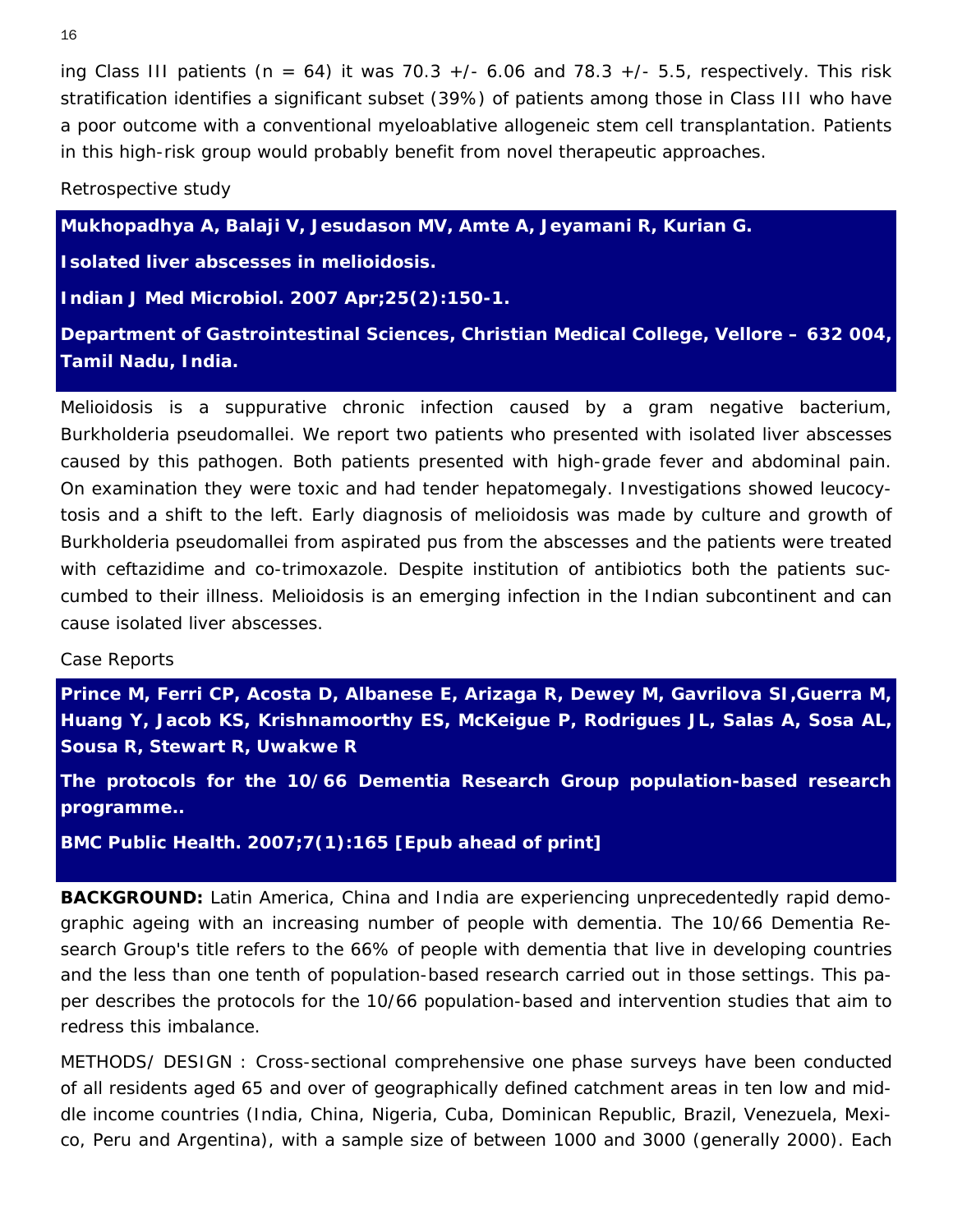of the studies uses the same core minimum data set with cross-culturally validated assessments (dementia diagnosis and subtypes, mental disorders, physical health, anthropometry, demographics, extensive non communicable disease risk factor questionnaires, disability/ functioning, health service utilisation, care arrangements, caregiver strain). Nested within the population based studies is a randomised controlled trial of a caregiver intervention for people with dementia and their families

A follow up of 2.5 to 3.5 years will be conducted in 7 countries (China, Cuba, Dominican Republic, Venezuela,Mexico, Peru and Argentina) to assess risk factors for incident dementia, stroke and all cause and cause-specific mortality; verbal autopsy will be used to identify causes of death.

**DISCUSSION:** The 10/66 DRG baseline population-based studies are nearly complete. The incidence phase will be completed in 2009. All investigators are committed to establish an anonymised file sharing archive with monitored public access. Our aim is to create an evidence base to empower

# *Protocol report*

**Saravanan B, Jacob KS, Johnson S, Prince M, Bhugra D, David AS. Belief models in first episode schizophrenia in South India.**  *Soc Psychiatry Psychiatr Epidemiol.* **2007 Jul;42(6):446-51. Epub 2007 May 14. Institute of Psychiatry, London & Christian Medical College, Vellore, Tamil Nadu, India** 

BACKGROUND: Existing evidence indicates that dissonance between patients' and professionals' explanatory models affects engagement of patients with psychiatric services in Western and non-Western countries.

AIMS: To assess qualitatively the explanatory models (EMs) of psychosis and their association with clinical variables in a representative sample of first episode patients with schizophrenia in South India.

METHOD: One hundred and thirty one patients with schizophrenia presenting consecutively were assessed. Measures included the patient's explanatory models, and clinician ratings of insight, symptoms of psychosis, and functioning on standard scales.

RESULTS: The majority of patients (70%) considered spiritual and mystical factors as the cause of their predicament; 22% held multiple models of illness. Patients who held a biomedical concept of disease had significantly higher scores on the insight scale compared to those who held non-medical beliefs. Multivariate analyses identified three factors associated with holding of spiritual/mystical models (female sex, low education and visits to traditional healers); and a single factor (high level of insight) for the endorsement of biological model.

CONCLUSIONS: Patients with schizophrenia in this region of India hold a variety of non-medical belief models, which influence patterns of health seeking. Those holding non-medical explanatory models are likely to be rated as having less insight.

*Cross sectional study*

17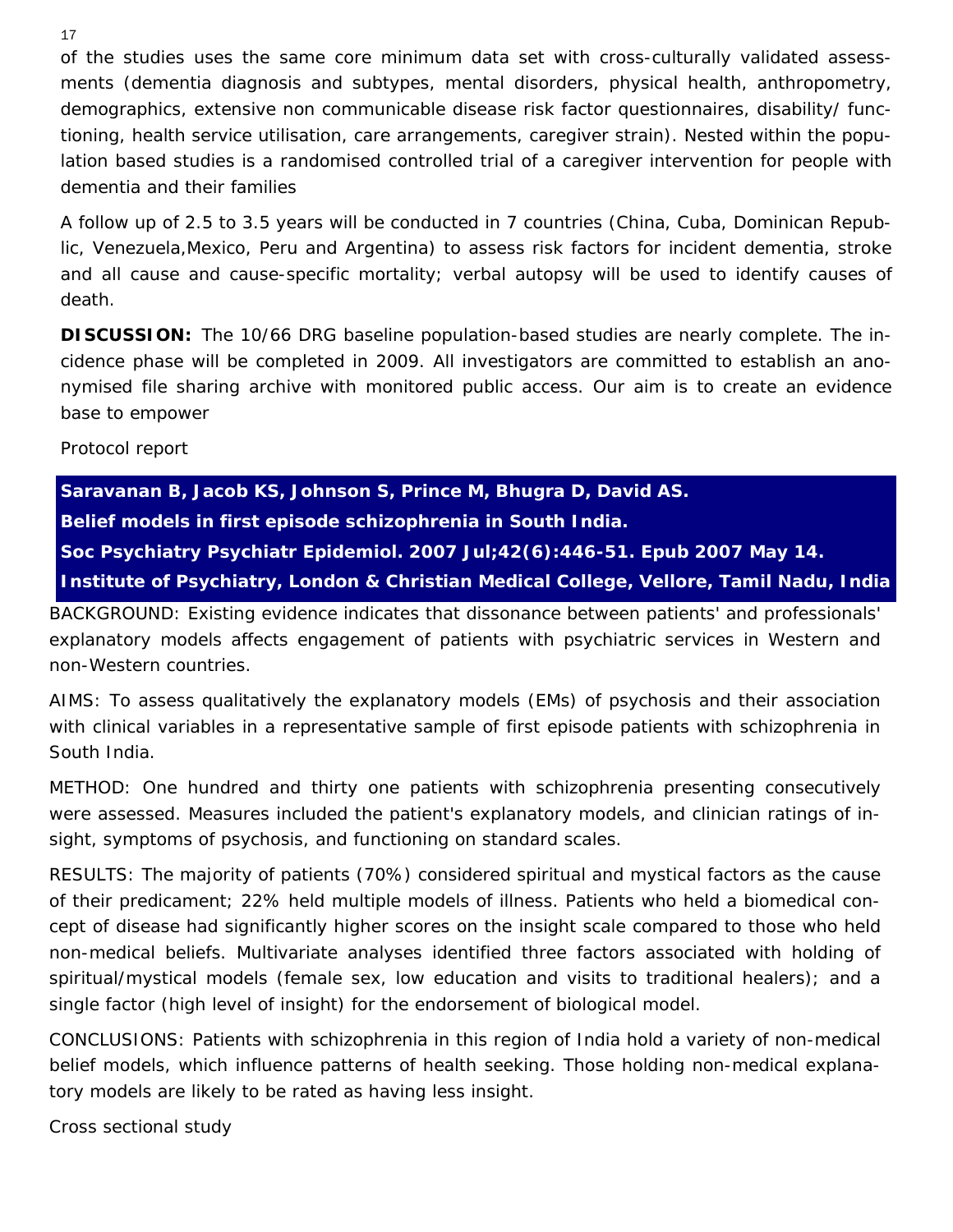**Selvan CK, Nair A, Paul MJ, Abraham DT, Thomas N, Seshadri MS.** 

**Es13 pheochromocytoma - an analysis of 123 patients.** 

*ANZ J Surg.* **2007 May;77 Suppl 1:A24.** 

**Department of Endocrinology, Christian Medical College, Vellore, India.**

BACKGROUND: Pheochromocytomas are diagnosed in <1% of patient evaluated for hypertension.

METHODOLOGY:A retrospective analysis of case records of those patients with histopathologically confirmed pheochromocytoma in our hospital from 1976-2006 [30 YEARS] was conducted

RESULT: A total of 123 patients were diagnosed during this period. The median age at presentation was 31 years (range 9-71) with a male to female sex distribution of 75% and 36%. 80% were hypertensive at the time of diagnosis. Headache(84%), palpitations(64%) and sweating(60%) are the most common presenting complaints.Tachycardia [>100 per minute]were seen in 31%. Hypertensive changes in eyes were seen in 87%. In ECG, QTc prolongation in 26%, left ventricular hypertrophy in 30%. Diabetes mellitus/IGT was seen in 35%. Elevated urinary VMA (24 hrs) was seen in 93% when done on 3 consecutive days. MIBG was positive in 85%. Malignant pheochromocytoma was diagnosed by tumour invasion/metastasis seen 10.44%. Extra adrenal pheochromocytoma 18%, followed by bilateral pheochromocytoma in 11%. Hereditary pheochromocytoma in 13% which include 5 with Von Hippel Lindau and 6 with MEN. A median follow-up was 12 months (range 1-204) in which persistent hypertension was seen in 16%. Cholelithiasis in 7%.

CONCLUSION: In our case series the mean age (31 yrs) of presentation seems to be younger compared to other case series. 16% of our patients were asymptomatic at the time of presentation. Urinary VMA was elevated in 93% of patients when done in 3 consecutive samples. Extra adrenal pheo was common in our patients (18%). MIBG was false negative in 15% of those patients with pheochromocytoma.

*Case Series*

**Thomas SG, David JA, Bhattacharji S, Daniel RT Quantitative gait analysis following hemispherotomy for Rasmussen's Encephalitis**  *Journal of Pediatric Neurosciences* **2007 Jan-Jun;Vol 2; 7-9 Department of Neurological Sciences, Christian Medical College, Vellore, India** 

Peri-insular hemispherotomy is a form of disconnective hemispherectomy involving complete disconnection of all ascending / descending and commisural connections of one hemisphere**.** We report the case of a seven and a half year old child with intractable epilepsy due to Rasmussen's encephalitis who underwent peri-insular hemispherotomy and achieved complete freedom from seizures. Quantitative gait analysis was used to describe the kinematic and kinetic parameters of gait with surface electromyographs 18 months after surgery. The focus of this paper is highlight the utility of gait analysis following hemiospherotomy with a view to directing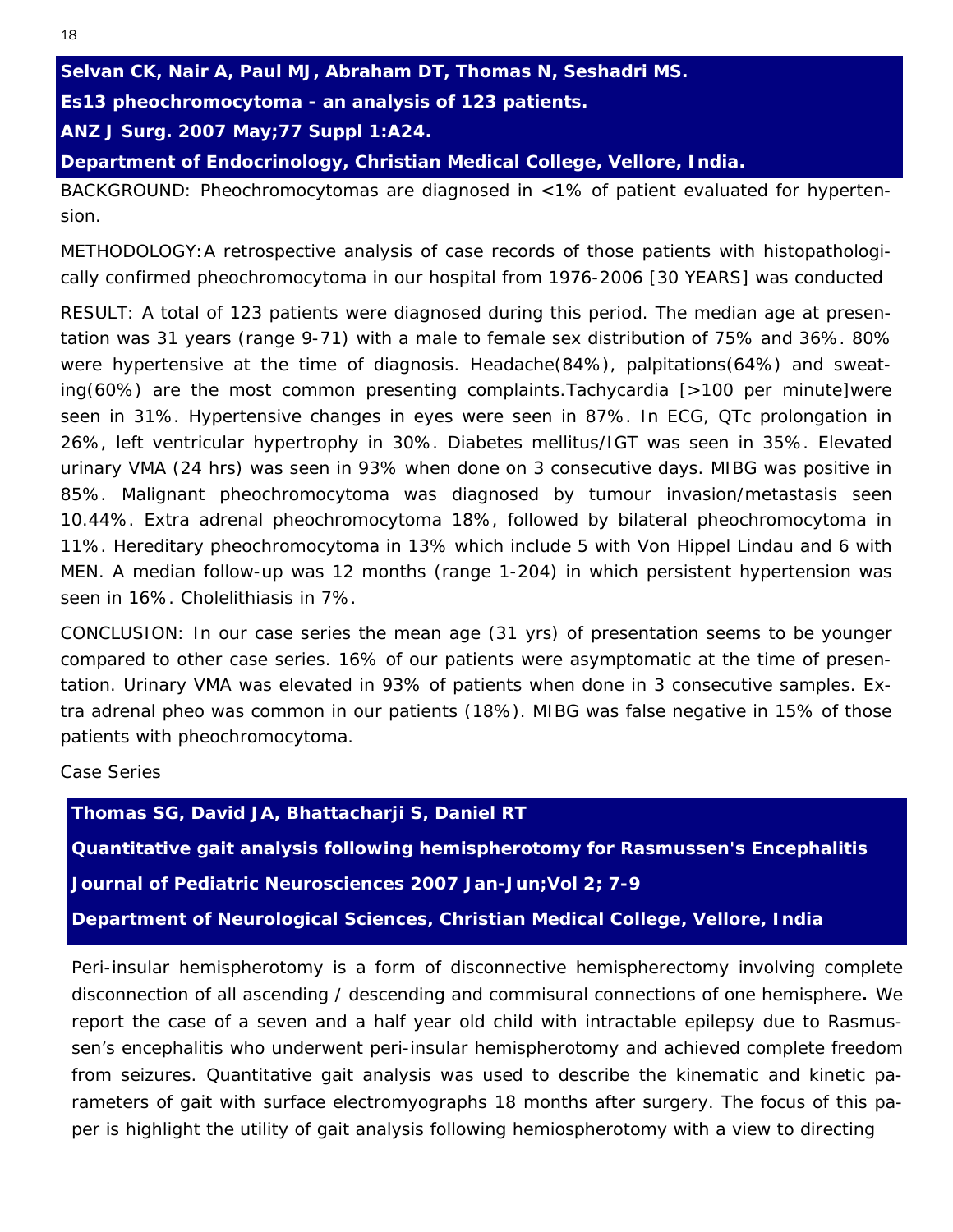postsurgical motor training and rehabilitation.

#### *Case report*

**Viswaroop BS, Balaji V, Mathai E, Kekre NS.** 

**Melioidosis presenting as genitourinary infection in two men with diabetes.** 

*J Postgrad Med.* **2007 Apr-Jun;53(2):108-10.** 

**Department of Urology, Christian Medical College, Vellore, India.** 

Melioidosis is an infectious disease caused by Burkholderia pseudomallei. It occurs predominantly in tropical regions. The manifestations are protean which include pneumonia, visceral abscesses, septic arthritis, osteomyelitis, acute suppurative and chronic granulomatous lesions with involvement of almost all organ systems. Fulminant sepsis is much more common and is associated with high mortality. Hence prompt recognition and early treatment is warranted. We report unusual presentations of urinary tract melioidosis in two diabetic men.

Case reports

# **Articles with no abstracts**

**Jacob JJ, Paul TV.** 

**A man with painless haematuria and hypertension.** 

*Hong Kong Med J.* **2007 Apr;13(2):162-3.** 

**Department of Endocrinology, Christian Medical College and Hospital, Vellore,** 

**Tamil Nadu, India.** 

**Peedicayil J.** 

**Epigenetic mechanisms may underlie the increased risk for psychosis among immigrants.** 

*Med Hypotheses.* **2007 May 16; [Epub ahead of print]** 

**Department of Pharmacology, Christian Medical College, Vellore 632 002, India.** 

**Shyam Kumar NK, Surendrababu NR, Rajshekhar V.** 

**Co-occurrence of agenesis of internal carotid artery with contralateral arterio venous malformation.** 

*Neurol India.* **2007 Jan-Mar;55(1):85-6.** 

**Department of Neurosciences, Christian Medical College, Vellore 632002, Tamil Nadu,**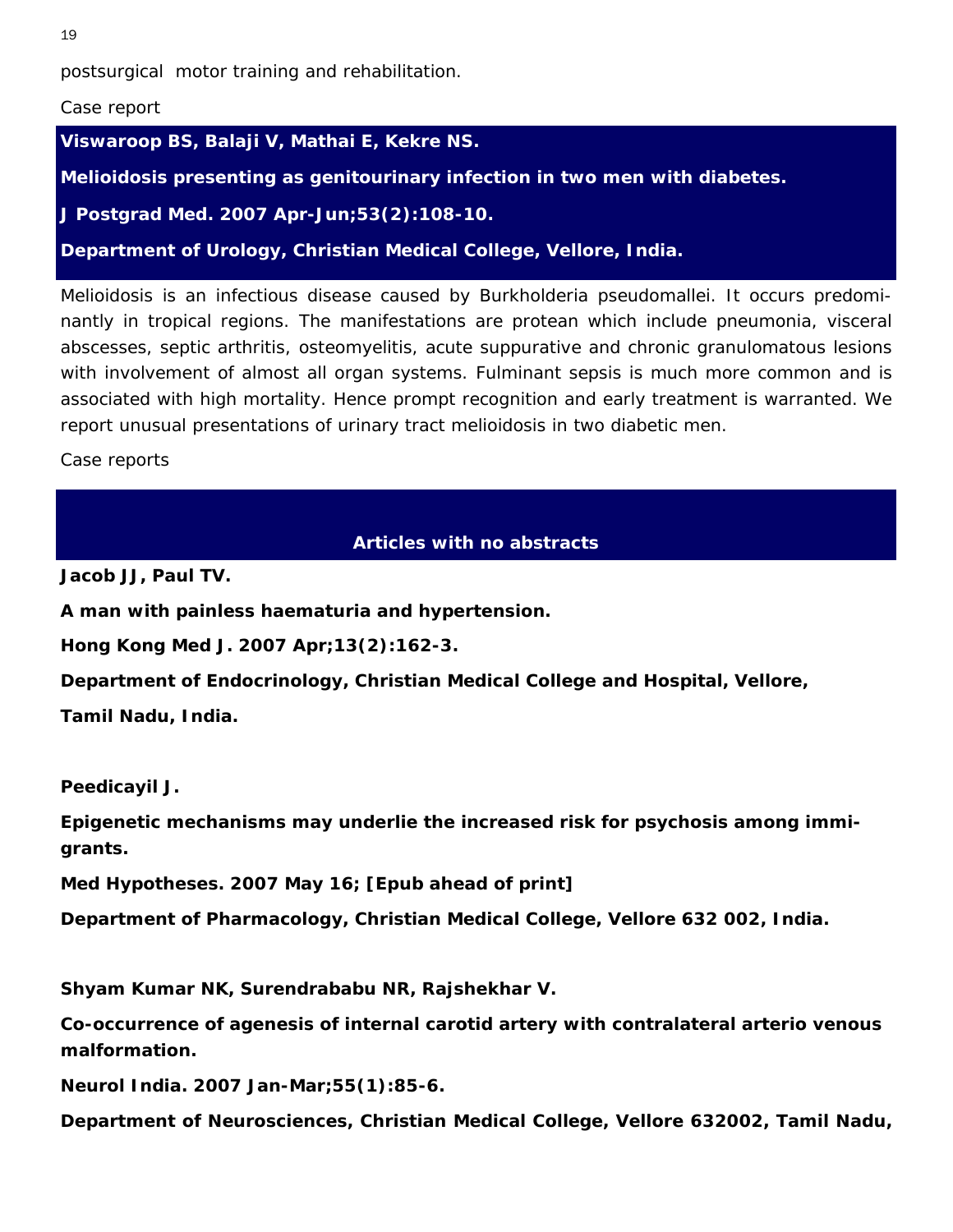<span id="page-19-1"></span><span id="page-19-0"></span>**India.** 

**Subbanna Prasanna Kumar T, Chandy Sujith J, Danda Debashish, Mathew Binu S** 

**Correlation between serum methotrexate concentrations and disease remission status in rheumatoid arthritis patients on triple disease-modifying antirheumatic drug therapy.** 

*Indian Journal of Pharmacology.* **2007; 39(2): 117-118** 

**Department of Pharmacology and Clinical Pharmacology, Christian Medical College, Vellore - 632 002, India** 

**Department of Rheumatology, Christian Medical College, Vellore - 632 002, India** 

**Thomas AJ, Kekre NS. Alan M. Nieder, Mark S. Solo way and Harry W. Herr.** 

**Should We Abandon the FISH Test?** 

*Eur Urol* **2007; 51:1469-71.** 

**Department of Urology, Christian Medical College, Vellore, Tamil Nadu 632004, India.** 

# **Clinical: Interventional studies**

**Bhagat SK, Chacko NK, Kekre NS, Gopalakrishnan G, Antonisamy B, Devasia A.** 

**Is there a role for tamsulosin in shock wave lithotripsy for renal and ureteral calculi?** 

*J Urol.* **2007 Jun;177(6):2185-8** 

**Departments of Urology and Biostatistics, Christian Medical College, Ida Scudder Road, Vellore, Tamil Nadu 632004, India**

PURPOSE: We evaluated the effect of the alpha-blocker tamsulosin on stone clearance, analgesic requirements and steinstrasse in shock wave lithotripsy for solitary renal and ureteral calculus.

MATERIALS AND METHODS: A prospective, double-blind, randomized placebo controlled study was performed during 1 year involving 60 patients with a solitary renal or ureteral calculus undergoing shock wave lithotripsy. The control group (30) received 0.4 mg tamsulosin and the study group (30) received placebo daily until stone clearance or for a maximum of 30 days. An oral preparation of dextropropoxyphene hydrochloride and acetaminophen was the analgesic used on an on-demand basis. The parameters assessed were stone size, position, clearance time, effect on steinstrasse and analgesic requirement.

RESULTS: The overall clearance rate was 96.6% (28 of 29) in the study group and 79.3% (23 of 29) in the control group ( $p = 0.04$ ). With larger stones 11 to 24 mm the difference in the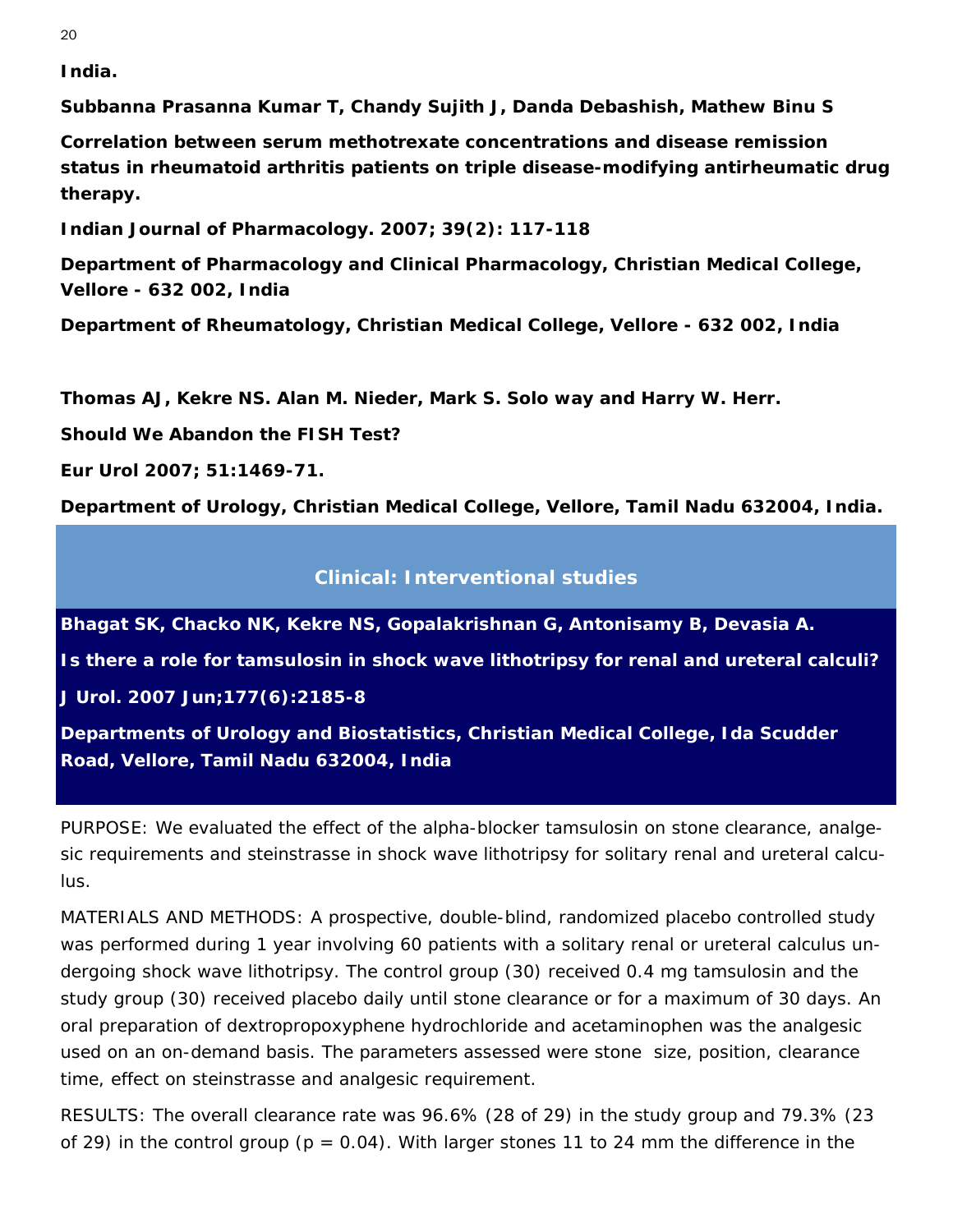clearance rate was significant ( $p = 0.03$ ) but not so with the smaller stones 6 to 10 mm ( $p =$ 0.35). The average dose of analgesic used was lower with tamsulosin than with controls, without statistical significance. Steinstrasse resolved spontaneously in the tamsulosin group whereas 25% (2 of 8) required intervention in the placebo group. There was no difference between the 2 groups with regard to age, stone size or location.

CONCLUSIONS: The alpha-blocker tamsulosin seemed to facilitate stone clearance, particularly with larger stones during shock wave lithotripsy for renal and ureteral calculus. It also appeared to improve the outcome of steinstrasse. Tamsulosin may have a potential role in routine shock wave lithotripsy.

*Randomized Controlled Trial* 

**Bose A, Dubey AP, Gandhi D, Pandit A, Raghu MB, Raghupathy P, Rao MI, Verghese VP, Datta SK, Bock HL** 

**Safety and reactogenicity of a low dose diphtheria tetanus acellular pertussis vaccine (Boostrix) in pre-school Indian children.** 

*Indian Pediatr.* **2007 Jun;44(6):421-4.** 

**Department of Community Health, Christian Medical College, Vellore, India.** 

OBJECTIVE: To evaluate the safety and reactogenicity of a reduced-antigen-content combined Diphtheria Tetanus Acellular Pertussis (dTpa) vaccine in Indian preschool children

 METHODS: GlaxoSmithKline Biologicals combination dTpa vaccine was administered as a single booster dose to 347 children aged 46 years in seven centers across India. All children were subsequently followed up for two weeks for safety and reactogenicity assessment.

RESULTS: A total of 345 subjects completed the study and two subjects were lost to follow-up. One serious adverse event (head injury) unrelated to vaccination was reported. Otherwise, all subjects were in good health throughout the study period. Three subjects (0.9%) reported transient general symptoms (such as irritability and drowsiness), which prevented normal activity. Pain at injection site, swelling and redness was reported in 31.1%, 18.2% and 8.9% subjects respectively. Five subjects (1.4%) reported severe pain preventing normal movement. This resolved within 48 hours in all cases. There were no other severe local reactions including large injection site reactions.

CONCLUSION: The reduced antigen content combined dTpa vaccine is safe and well tolerated in Indian pre-school children.

*Cohort study*

**Chacko AG, Daniel RT, Chacko G, Babu KS.** 

**Pial and arachnoid welding for restoration of normal cord anatomy after excision of intramedullary spinal cord tumors.**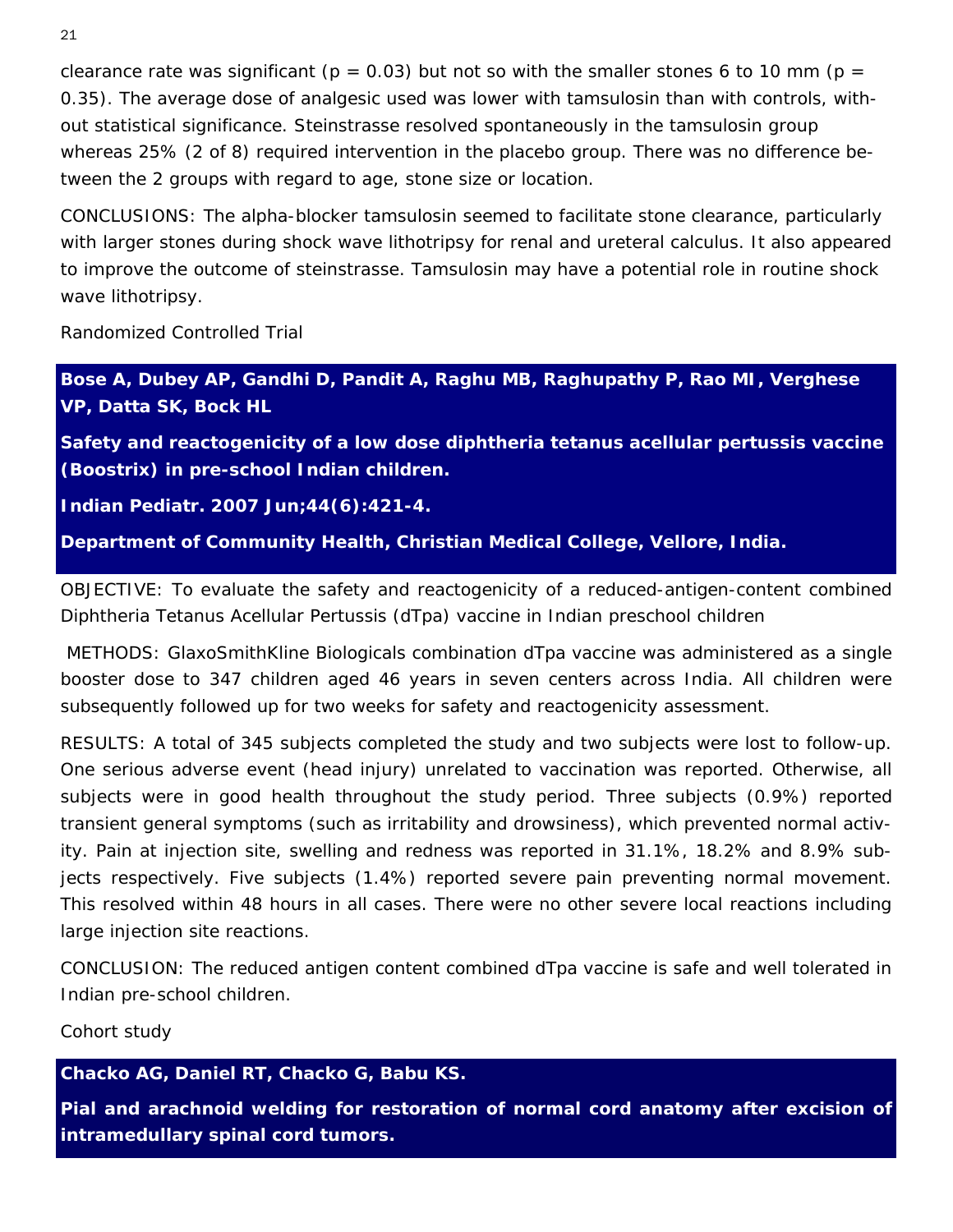# *J Clin Neurosci.* **2007 Aug;14(8):764-9. Epub 2007 May 25. Section of Neurosurgery, Department of Neurological Sciences, Christian Medical College, Vellore 632004, India.**

A significant postoperative problem in patients undergoing excision of intramedullary tumors is painful dysesthesiae, attributed to various causes, including edema, arachnoid scarring and cord tethering. The authors describe a technique of welding the pia and arachnoid after the excision of intramedullary spinal cord tumors used in seven cases. Using a fine bipolar forcep and a low current, the pial edges of the myelotomy were brought together and welded under saline irrigation. A similar method was used for closing the arachnoid while the dura was closed with a running 5-0 vicryl suture. Closing the pia and arachnoid restores normal cord anatomy after tumor excision and may reduce the incidence of postoperative painful dysesthesiae

*Case Series* 

**Daniel RT, Meagher-Villemure K, Farmer JP, Andermann F, Villemure JG.** 

**Posterior Quadrantic Epilepsy Surgery: Technical Variants, Surgical Anatomy, and Case Series.** 

## *Epilepsia.* **2007 Apr 18; [Epub ahead of print]**

**Department of Neurological Sceinces, Christian Medical College, Vellore India** 

OBJECTIVE: Patients with intractable epilepsy due to extensive lesions involving the posterior quadrant (temporal, parietal, and occipital lobes) form a small subset of epilepsy surgery. This study was done with a view to analyze our experience with this group of patients and to define the changes in the surgical technique over the last 15 years. We also describe the microsurgical technique of the different surgical variants used, along with their functional neuroanatomy.

METHODS: In this series there were 13 patients with a median age of 17 years. All patients had extensive presurgical evaluation that provided concordant evidence localizing the lesion and seizure focus to the posterior quadrant. The objective of the surgery was to eliminate the effect of the epileptogenic tissue and preserve motor and sensory functions.

RESULTS: During the course of this study period of 15 years, the surgical procedure performed evolved toward incorporating more techniques of disconnection and minimizing resection. Three technical variants were thus utilized in this series, namely, (i) anatomical posterior quadrantectomy (APQ), (ii) functional posterior quadrantectomy (FPQ), and (iii) periinsular posterior quadrantectomy (PIPQ). After a median follow-up period of 6 years, 12/13 patients had Engel's Class I seizure outcome.

CONCLUSIONS: The results of surgery for posterior quadrantic epilepsy have yielded excellent seizure outcomes in 92% of the patients in the series with no mortality or major morbidity. The incorporation of disconnective techniques in multilobar surgery has maintained the excellent results obtained earlier with resective surgery.

*Case Series*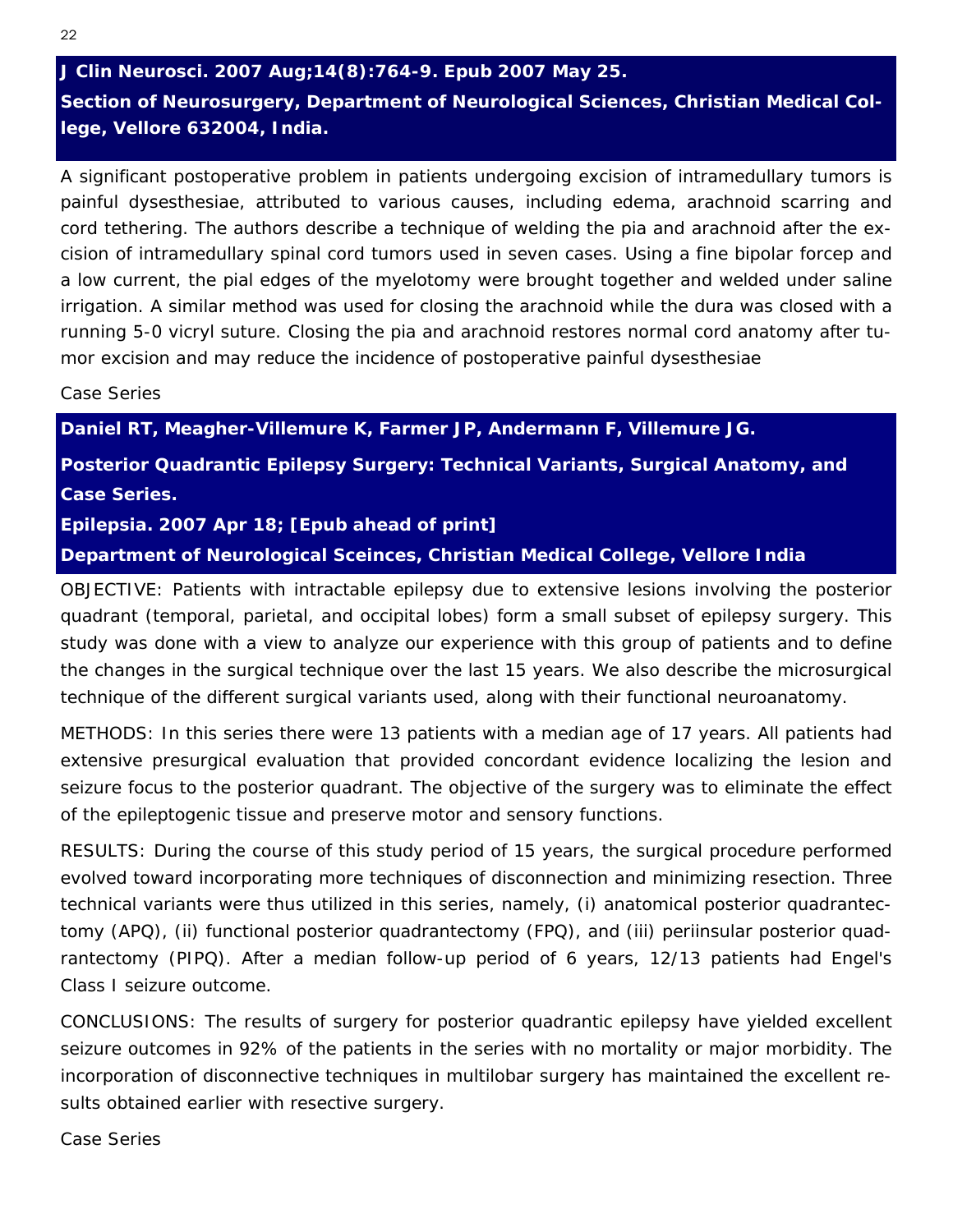**Daniel RT, Thomas SG, Thomas M. Role of surgery in pediatric epilepsy.**  *Indian Pediatr.* **2007 Apr;44(4):263-73. Department of Neurological Sciences, Christian Medical College, Vellore, India.** 

Twenty five percent of patients with intractable epilepsy have surgically remediable epilepsy syndromes. This article reviews the treatment paradigm for pediatric epilepsy and also the indications, methods, and surgical options for the subgroup of patients with surgically remediable epileptic disorders based on our experience in the management of these children. The article also discusses the rationale for offering surgery and the timing of surgery in these patients. The study of surgically remediable epilepsy can best be divided into focal, sub hemispheric, hemispheric and multifocal epileptic syndromes. These syndromes have both acquired and congenital etiologies and can be treated by resective ordisconnective surgery. The surgical management of these conditions (with the exception of multifocal epilepsy) provides Engel's Class 1 outcome(complete seizure freedom) in approximately 80% of children. The consequences of seizure freedom leads to a marked improvement in the quality of life of these children. The benefits to society, of allowing a child to grow to adulthood with normal cognition to earn a livelihood and contribute actively to society, cannot be understated.

*Review* 

**George R, Jeba J, Leng M, Chacko AG, Tharyan P.** 

**Interventions for the treatment of metastatic extradural spinal cord compression. (Protocol)** 

**Cochrane Database of Systematic Reviews 2007, Issue 3. Art. No.: CD006716. DOI: 10.1002/14651858.CD006716.** 

**Departments of Palliative Care, Neurosurgery, and Prof. BV Moses Centre for Evidence Based health Care, Christian Medical College, Vellore** 

The objectives are as follows:

Our primary objective is to compare the efficacy and harm of treating extradural spinal cord compression for the following:

different schedules of radiation therapy;

surgery with or without radiation therapy versus radiation therapy alone;.

the administration of high dose corticosteroids (more than 32 mg of dexamethasone equivalent), versus moderate dose (less than 32 mg), or no corticosteroids; with or without surgery or radiotherapy, or both.

Our secondary objectives are:

to compare the adverse effects of surgery, radiotherapy and corticosteroids for metastatic spinal cord compression;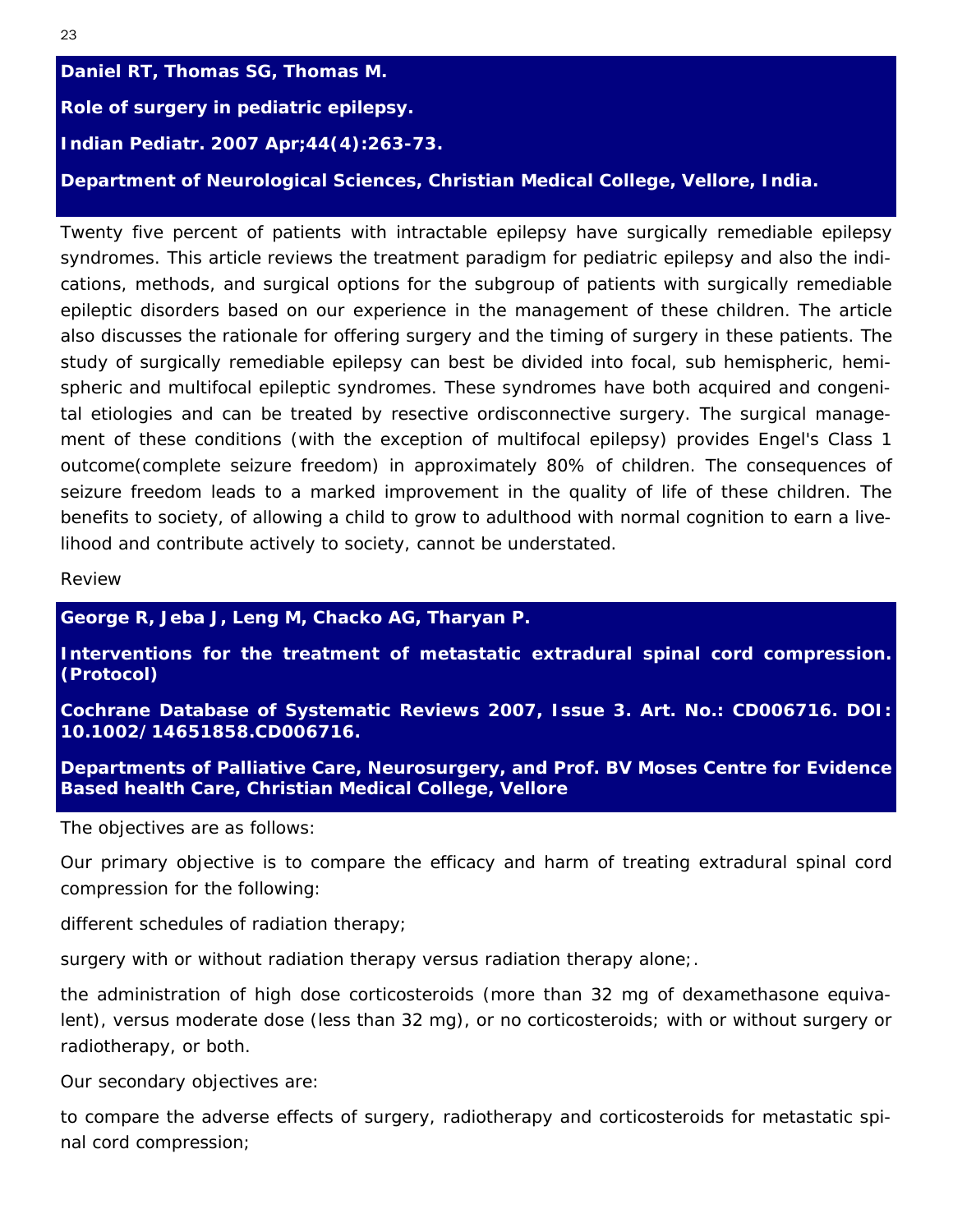to ascertain if the clinical benefit, if any, is influenced by neurological and oncological factors such as ambulatory status, primary tumour type, duration of cord compression and the presence of visceral metastases, spinal instability or bony collapse.

*Systematic Review Protocol* 

**Jacob ME, Abraham VJ, Abraham S, Jacob KS.** 

**The effect of community based daycare on mental health and quality of life of elderly in rural south India: a community intervention study.** 

*Int J Geriatr Psychiatry.* **2007 May;22(5):445-7**

**Department of Community Health, Christian Medical College, Vellore, India**.

BACKGROUND: Sustainable cost-effective interventions to improve psychiatric morbidity and quality of life among the elderly have not been systematically evaluated in developing countries.

METHOD: The most vulnerable elderly living in Pennathur, Vellore district, India, in terms of socioeconomic status and social supports, were invited to participate in a day-care program. Baseline assessments were done using the Mini Mental Status Examination, the Revised Clinical Interview Schedule and the World Health Organisation Quality of Life- Bref. Follow-up assessment was done at 3 months on subjects who took part and those who refused.

RESULTS AND CONCLUSIONS: Forty-one (16.4%) were invited to take part. Twenty subjects took part in the program while 21 refused. There was a significant reduction in psychiatric morbidity and improvement in quality of life scores at 3 months for subjects who attended the program. The improvement in quality of life persisted after adjusting for gender, socioeconomic status and baseline scores. Costing of the program suggests sustainability.

*Cohort study* 

**Jacob JJ, John M, Thomas M, Thomas N, Nair A.** 

**Plasmacytoma mimicking mediastinal parathyroid tumour in a patient with primary hyperparathyroidism.** 

*Asian J Surg.* **2007 Apr;30(2):147-50.** 

**Department of Endocrinology, Christian Medical College and Hospital, Vellore, India.** 

The association of monoclonal gammopathies with primary hyperparathyroidism is well documented. Many case reports have documented the coexistence of primary hyperparathyroidism and multiple myeloma. The cause of this relationship is not known. We report the case of a 49 year-old gentleman who was treated for primary hyperparathyroidism. His initial preoperative nuclear scan had shown persistent activity and retention of tracer in the retrosternal region in addition to the discrete hot spot in the region of the lower pole of the left lobe of the thyroid.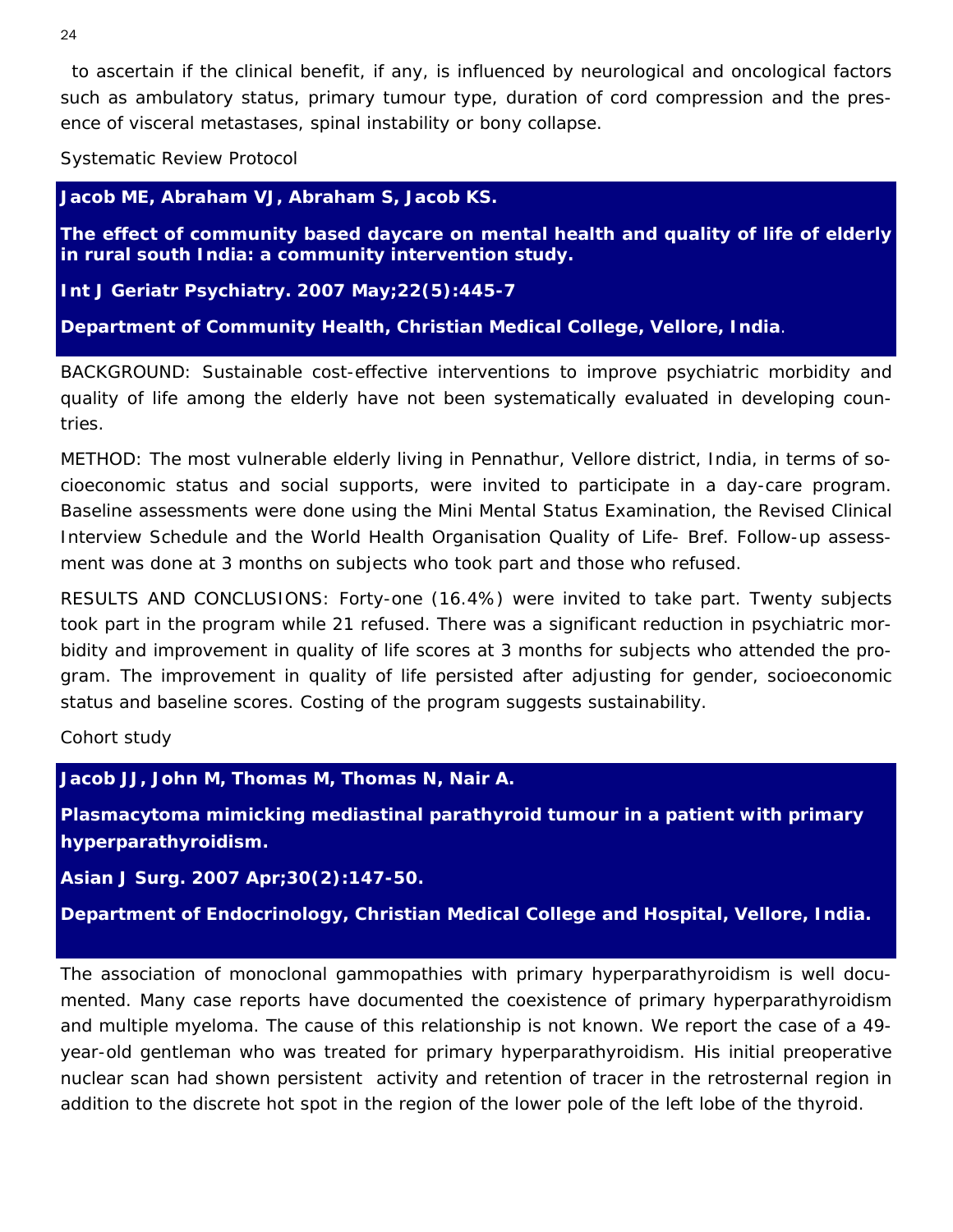During surgery, the enlarged left inferior parathyroid gland was removed. In addition, the retrosternal area was also explored and found to be normal. Ten months later, he developed a mass in the region of the manubrium sternii which was proven to be a plasmacytoma. Were view the literature for similar cases and suggest hypotheses for a possible association. In conclusion, Coexisting plasma cell dyscrasias including plasmacytoma should be considered in patients with primary hyperparathyroidism.

## Case Report

**Jeba Jenifer, George Reena** 

**The role of re-irradiation versus chemotherapy in recurrent head and neck cancer**  *Indian J Palliative Care 2006;12(2):56-64.*  **Palliative Care Unit, Christian Medical College, Vellore - 632 004, India** 

Head and neck cancer recurrences after definitive radiotherapy present a difficult therapeutic problem, as only a small proportion of patients have resectable disease. When surgery is not possible, reirradiation might be a feasible option for selected patients, particularly those with favourable prognostic factors such as second primaries, nasopharyngeal or laryngeal tumours or delayed recurrences. Current evidence indicates that in this group of patients reirradiation offers better control rates than palliative chemotherapy. The loco regional control rates of reirradiation without surgery is 20% at five years and 27% at two years. The overall survival rate with reirradiation ranges from 10% to 35% at two years and 0% to 14.6% at five years. The first randomized trial directly comparing chemotherapy with reirradiation is in progress. This article outlines the indications for and results of reirradiation and chemotherapy in post radiotherapy recurrences of head and neck cancer.

#### *Review*

**Nair A, Abraham DT, Paul MJ, Seshadri MS, Nihal T, Selvan CK. Es18p role of external radiotherapy in parathyroid carcinoma.**  *ANZ J Surg.* **2007 May;77 Suppl 1:A25. Christian Medical College, Vellore, Tamil Nadu, India.**

INTRODUCTION: Parathyroid carcinoma is a challenging problem to a surgeon and adjuvant radiotherapy is important to reduce the recurrence.

Results: There was a male preponderance. Mean age of presentation was 49 years. The clinical presentation was similar to benign primary hyperparathyroidism except for the presence of palpable nodule in 80% of patients with carcinoma compared to 11% among patients with benign primary hyperparathyroidism. One patient had chronic pancreatits propably secondary to hyperparathyroidism. All patients had hypercalcaemia with elevated serum PTH levels and no significant difference compared to benign hyperparathyroidism. Surgery was done in all. Local metastasis to the cervical lymph nodes was seen in 33% off patients. The tumors showed a high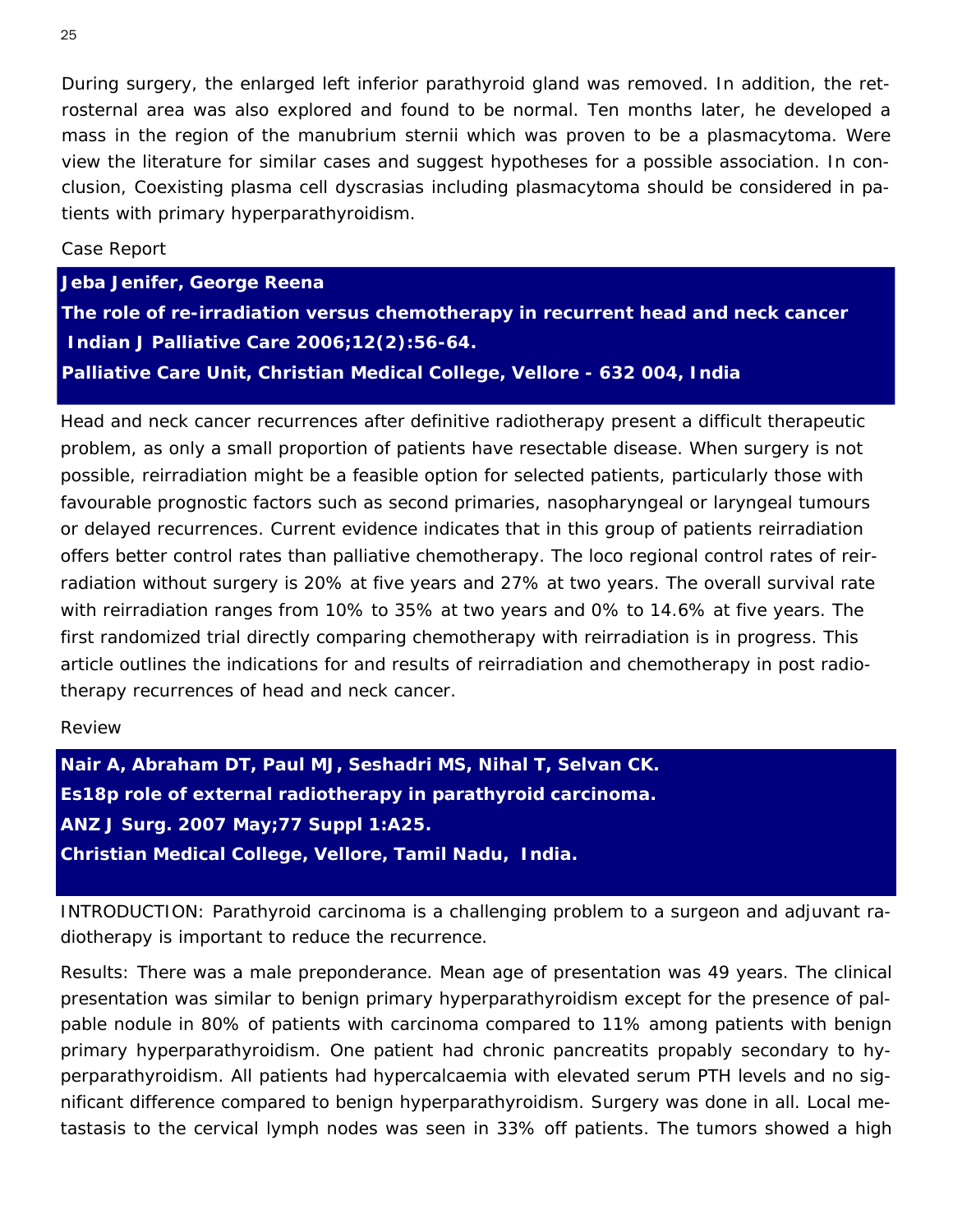predilection to the inferior parathyroid glands. All subjects underwent radiotherapy with cobalt at mean dose of 50 cGy. The mean duration of recurrence was about 2 years. 50% had local recurrence, 2 had recurrent tumor excision including one from vocal cord. Bony metastasis was found in one as evidenced by hot spots in sestamibi scan. 2 of the 6 died, both of them had unrelated disease as cause of death. 1 lost to follow up.

CONCLUSION: Parathyroid carcinoma constitutes around 2-3% of patients. In the presence of a palpable nodule, chance of being malignant should be kept in mind. Recurrence rate can be reduced by post operative external radiotherapy.

*Case Series* 

**Ram TS, Ravindran PB, Viswanathan FR, Viswanathan PN, Pavamani SP Extracranial doses in stereotactic and conventional radiotherapy for pituitary adenomas.** 

*J Appl Clin Med Phys.* **2006 May 25;7(2):96-100.** 

**Christian Medical College, Department of Radiation Oncology, Vellore, India.** 

The purpose of this study is to determine the extracranial dose in patients treated for pituitary adenoma with conventional and stereotactic radiotherapy (SRT). Twelve patients receiving treatment with radiation for pituitary adenoma were selected. Six patients underwent SRT, and six patients underwent conventional radiotherapy. Extracranial doses were measured with preirradiation annealed lithium fluoride thermoluminscent dosimetry (TLD) chips. The chips were wrapped and placed on the patients' skin, over each eyelid, the thyroid, chest, and scrotum for males and over the suprapubic region for females. Postradiation annealing was done, and the TLDs were read in a TLD reader system. The results were analyzed using the Wilcoxon matched-pairs signed rank test by SPSS, version 6.01. The doses to the thyroid, center, and gonads were significantly higher (74.62 +/- 9.12 mrad, 65.42 +/- 9.35 mrad, and 58.42 +/- 5.36 mrad, respectively) in patients receiving SRT than in conventional radiotherapy portals  $(69.45 +/- 21.19$  mrad,  $38.33 +/- 19.44$  mrad, and  $31.41 +/- 18.25$  mrad). But the average doses to the right eye  $(84.84 +/- 8.80$  mrad) and to the left eye  $(85.68 +/- 5.82$  mrad) in the stereotactic group were less when compared with the patients treated with conventional radiotherapy, who received  $127.5 + (-37.90 \text{ mrad}$  and  $117.29 + (-34.01 \text{ mrad}$ , respectively. In conclusion, SRT is definitely superior to conventional radiotherapy as far as dose to the surrounding normal structures is concerned. The higher extracranial doses in SRT seem to be within the acceptable range; however, the clinical significance of this is still unclear and needs longer followup.

*Comparative study* 

**Sanjeev Suresh W, M.S. Roy Thankachen,Madhu Andrew Philip, Surgical Outcome Of Thymectomy for Myasthenia Gravis**  *Ind J Thorac Cardiovas Surg 2007 23:171-175.*  **Department of Thoracic and Cardiovascular Surgery, Christian Medical College, Vellore**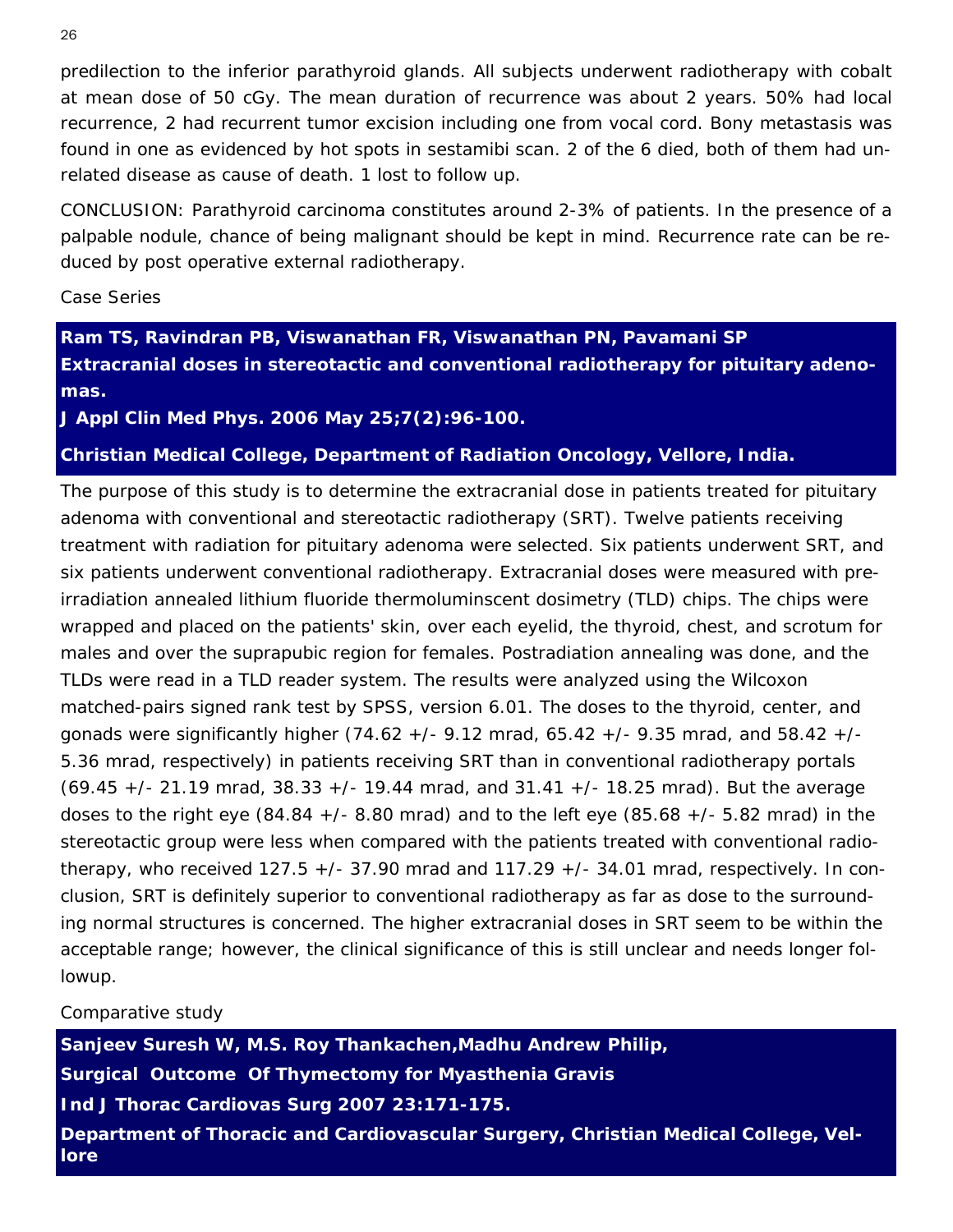# ABSTRACT

Medical treatment for myasthenia gravis involves use of anticholinestrase agents, immunosuppressive drugs, plasmapheresis and steroids. However, these agents result in a complete clinical remission rate as low as 15%. As a consequence, Thymectomy preferably by transsternal approach has become the increasingly accepted procedure for myasthenia gravis, with reported clinical remission rates as high as 80%. 57 patients diagnosed with myasthenia gravis underwent thymectomy at the Christian Medical College & Hospital, Vellore from January 1994 to December 2003. The aim of this study was to determine the outcome for myasthenia gravis after thymectomy. Out results indicated that female sex had a better over all prognosis, Ossermann stage, I, IIA, & III was associated with higher incidence of complete clinical remission and the response to thymectomy decreased with increasing Ossermann stage. Post operative medication requirement reduced significantly as compared to the preoperative requirement. Age, duration of disease and histological character of the thymus were not found to be of prognostic value. We therefore conclude that trans- sternal thymectomy was found to be beneficial to all patients of mild to moderate myasthenia gravis, with 70.2% patients showing improvement postoperatively. We also advocate thymectomy for ocular myasthenia gravis.

*Retrospective study* 

**Singh IR, Ravindran BP, Ayyangar KM. Adaptation of telecobalt unit for stereotactic irradiation** *Med Dosim.* **2007 Spring;32(1):52-8. Department of Radiotherapy, Christian Medical College, Vellore, 632004, India.**

We investigated the feasibility of using an isocentric telecobalt unit for advanced treatment techniques, such as stereotactic radiotherapy. To adapt the telecobalt unit (Th780 C) for stereotactic irradiation, collimator inserts of various sizes, collimator mount, and a couch mount suitable for the telecobalt unit were developed, and the characteristics of the narrow beams of Cobalt-60 (60Co) were studied. Comparative study was carried out between the stereotactic radiotherapy plans of 6 MV and 60Co beams using a 3-dimensional (3D) treatment planning system. The beam penumbra of 60Co beams was found to be larger than those of 6 MV beams. The dose-volume histograms (DVH) obtained from the 60Co beam plan were comparable to those obtained from the 6 MV plan. The DVH of nontarget tissue obtained from the plans of the 2 beams were found to be in good agreement to each other. The difference in equivalent fall-off distance (EFOD) for all 3 cases was found insignificant; hence, it can be concluded that the fall-off dose in the dose distribution of the 60Co stereotactic plan is as good as that of the 6 MV stereotactic plan. In all 3 cases for which the treatment plans were compared between 60Co and 6 MV beams, it was observed that the fall-off doses outside the target were similar; therefore, considering 60Co with 5-mm margin is a cost effective alternative for the linac-based stereotactic radiotherapy.

*Comparative Study*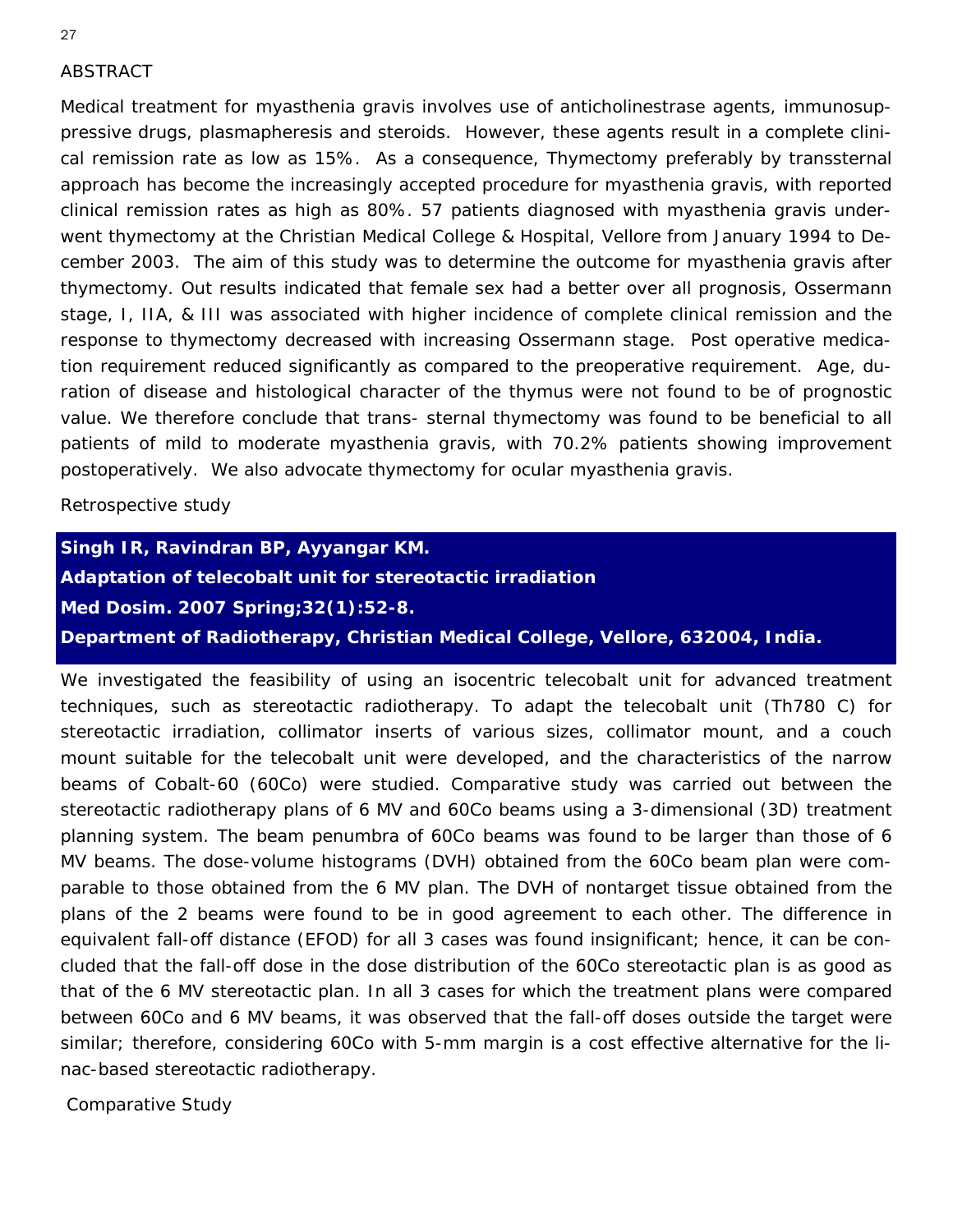# **Suganthy J, Rassau M, Koshi R, Battacharjee S. Bilateral tibial hemimelia I.**  *Clin Anat.* **2007 May;20(4):460-4 Department of Anatomy, Christian Medical College, Vellore, India.**

Congenital absence of tibia is a rare anomaly. We report a case of bilateral tibial hemimelia born to phenotypically normal parents. The two amputated legs with tibial dysplasia obtained from a 3-year-old boy were studied by radiography and anatomical dissection. The radiological evaluation revealed a normal hip joint. The lower end of femur was normal without any bifurcation, shortening or bowing. Fibula was present on both legs and there was no sign of bowing or doubling. Both right and left tibiae were absent. In addition, on the right side, five tarsal bones, two metatarsals and the corresponding digital rays wereabsent. On the left side, three tarsal bones were absent. Dissection of the amputated segments showed the presence of extensor digitorum longus, peroneus tertius, peroneus longus and brevis, gastrocnemius, and soleus. Following bilateral knee disarticulation the patient was fitted with prosthesis and is doing well.

#### Case Report

**Thomas Stephen, Roy Thankachen, Andrew P Madhu, Nithya Neelakantan, Vinayak Shukla, Roy J Korula.**

**Surgical Results in Bronchiectasis: Analysis of 149 Patients** 

*Asian Cardiovascular and Thoracic Annals* 

**Cardiothoracic Surgery Unit II & Department of Biostatistics, Christian Medical College, Vellore, India** 

Bronchiectasis remains a serious problem in developing countries. We reviewed the morbidity, mortality, and functional outcome of surgical treatment for bronchiectasis in our institution. Between 1992 and 2003, 149 patients (105 males, 44 females) underwent pulmonary resection for bronchiectasis. Their mean age was 33.7 years (range, 5–66 years). The indications for surgery were failure of conservative treatment in 59 (40%) patients, recurrent hemoptysis in 53 (36%), bronchial obstruction by a tumor in 9 (6%), and destroyed lung in 28 (19%). Bilateral disease was seen in 24 (16%) patients. Surgical treatment included pneumonectomy in 55 (37%) patients, lobectomy in 55 (37%), bilobectomy in 37 (25%), and lobectomy and/or segmentectomy in 2 (1%). There was one operative death (mortality, 0.67%) and morbidity occurred in 22 (14.8%) patients. Follow-up was complete in 94 patients, for a mean of 4.8 years (range, 3 months to 12 years). After surgery, 51 (34%) patients were asymptomatic. Surgical treatment for bronchiectasis can achieve good results with acceptable morbidity and mortality, not only in localized disease but also in extensive disease, if complete resection can be achieved.

 **Venkatesan T, Thomas N, Ponniah M, Khan D, Chacko AG, Rajshekhar V. Oral triiodothyronine in the perioperative management of central hypothyroidism**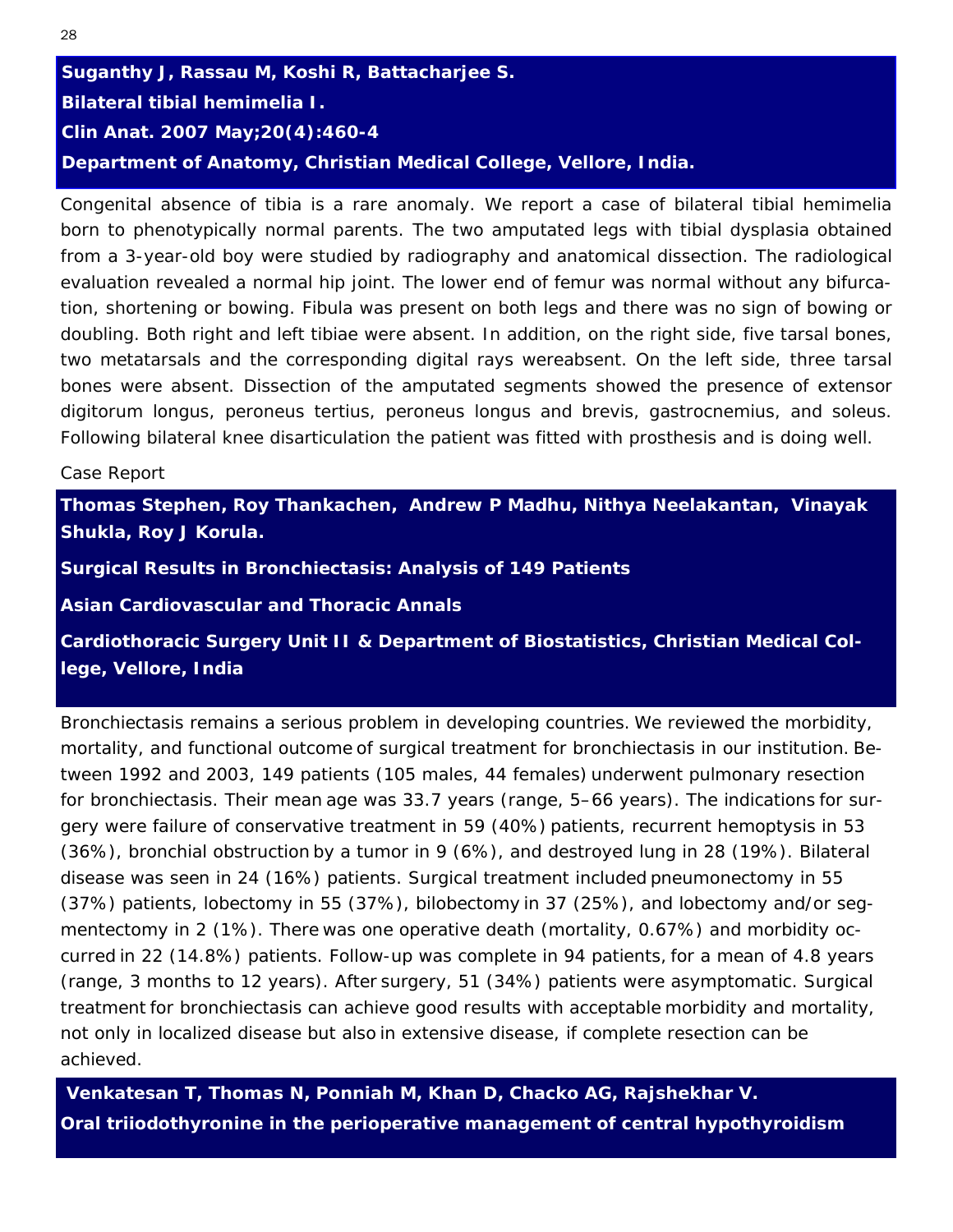# *Singapore Med J.* **2007 Jun;48(6):555-8. Department of Anaesthesia, Christian Medical College Hospital, Vellore, India.**

Oral triiodothyronine (T3) has never been described in literature as a major form of perioperative therapy. This series highlights the role of oral triiodothyronine in the perioperative management of patients with overt hypothyroidism for semi-urgent surgeries. We describe 12 patients with central hypothyroidism occurring secondary to pituitary tumours manifesting with severe neurological symptoms that required early surgical intervention. These patients were managed without any significant complications by administering perioperative oral triiodothyronine.

*Case Series* 

# **ARTICLES WITH NO ABSTRACTS**

**Bajel A, George B, Mathews V, Viswabandya A, Kavitha ML, Srivastava A, Chandy M.** 

**Adult ALL: treatment outcome and prognostic factors in an Indian population using a modified German ALL (GMALL) protocol.** 

*Leukemia.* **2007 Jun 7; [Epub ahead of print]** 

**Department of Haematology, Christian Medical College, Vellore, Tamil Nadu, India** 

**John BV, Jacob M, Abraham OC, Thomas S, Thankachan R, Shukla V.** 

**Aspergilloma in a hydatid cavity.** 

*Trop Doct. 2007 Apr;37(2):112-4.* 

**Department of Medicine, Christian Medical College, Vellore, Tamilnadu 632004, India.**

**Rajshekhar V. Hughes SS, Pringle T, Phillips F, et al.** 

**Settling of fibula grafts following multilevel anterior cervical corpectomy. A radiographic evaluation.** 

*Spine* **2006;31:1911-5. Spine. 2007 Jan 15;32(2):286-7.** 

**Department of Neurological Science, Christian Medical College, Vellore, Tamil Nadu** 

**Rajshekhar V.** 

**Cost of treating patients with solitary cysticercus granulomas.** 

*Neurol India.* **2007 Jan-Mar;55(1):42-5.** 

**Department of Neurological Sciences , Christian Medical College, Vellore, Tamil Nadu** 

**Sister Rosemund, Shakila Murali, Mhoira Leng.** 

**Home care nursing advice for patients with head and neck cancer in India.** 

*Indian J Palliative Care* **2006; 12:77-80.**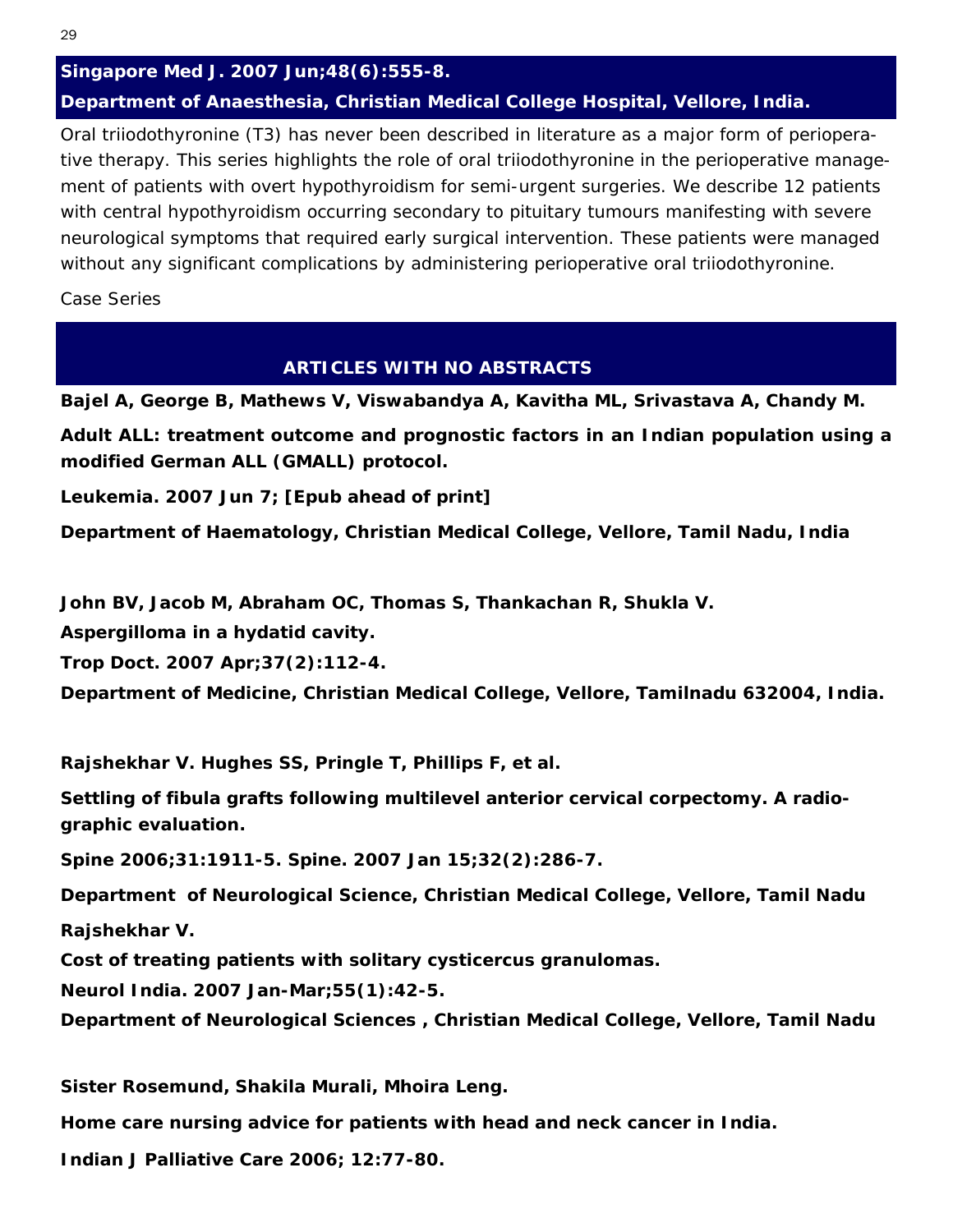# **ALUMINI CORNER**

## <span id="page-29-1"></span><span id="page-29-0"></span>**A "mystery" disease solved in Uttar Pradesh thanks to a** *"CMCite".*

Recurrent annual outbreaks of an acute brain disease of young children occur in Saharanpur and adjoining districts of western UP. It has been called "Saharanpur encephalitis" because repeated studies conducted by the National Institute of Virology (Pune) and National Institute of Communicable Diseases (New Delhi) found no evidence of Japanese encephalitis or any other neurotropic viruses. The popular print media perception is a "mystery disease." The case fatality is around 80%. The estimated annual number of deaths is about 500. For more details do Google search for Saharanpur encephalitis.

As an infectious disease specialist Dr T Jacob John (former Professor and Head of the Departments of Clinical Virology and Clinical Microbiolgy) realized that it was not "encephalitis" but "encephalopathy". That distinction, made on clinical grounds and lack of CSF leucocytosis suggested that the disease is most likely non-infectious. He noticed that no "systematic" study had been conducted. So he guided an able and willing pediatrician who runs a hospital in Bijnor. Dr Vipin Vashishtha and Dr John developed strict clinical criteria to include true "cases" and exclude others. Brain tissue and liver tissues were submitted to Dr NC Nayak (former Professor and Head of Pathology in AIIMS). He found no evidence of inflammatory response but he diagnosed a "toxin" disease, most probably a phytotoxin. At his suggestion biopsies of skeletal muscle were also tested with similar findings. Thus, the team described a new disease, namely acute "hepatomyoencephalopthy."

Dr Vashishtha recruited his childhood friend Dr Amod Kumar (Head of the Community Health Department of St Stephen's Hospital) and an exhaustive case-control study indicated association of hepatomyoencephalopathy with children eating the raw beans of a weed, *Cassia occidentalis* (locally called *kasondi* in Hindi). Finally another field study confirmed the causative association. There is plenty of information on its toxic effects and on diseases and death caused by its poisoning in large vertebrates, but none in humans. The team waited for three peerreviewed papers to be published before announcing this finding to the Government Health System, pediatric colleagues, media and the public. All these "partners" are currently involved in public education to inform parents that *kasondi* beans are poisonous. Its prevention costs nothing, simply entails knowledge! The three papers are available on the internet, and the abstracts are reproduced below.

1. Vashishtha VM, Nayak NC, Kumar A, John TJ. Recurrent annual outbreaks of a hepato-myoencephalopathy syndrome in children in western Uttar Pradesh, India. Indian J Med Res 2007;125: 523-533

(URL http://www.icmr.nic.in/ijmr/2007/april/0405.pdf)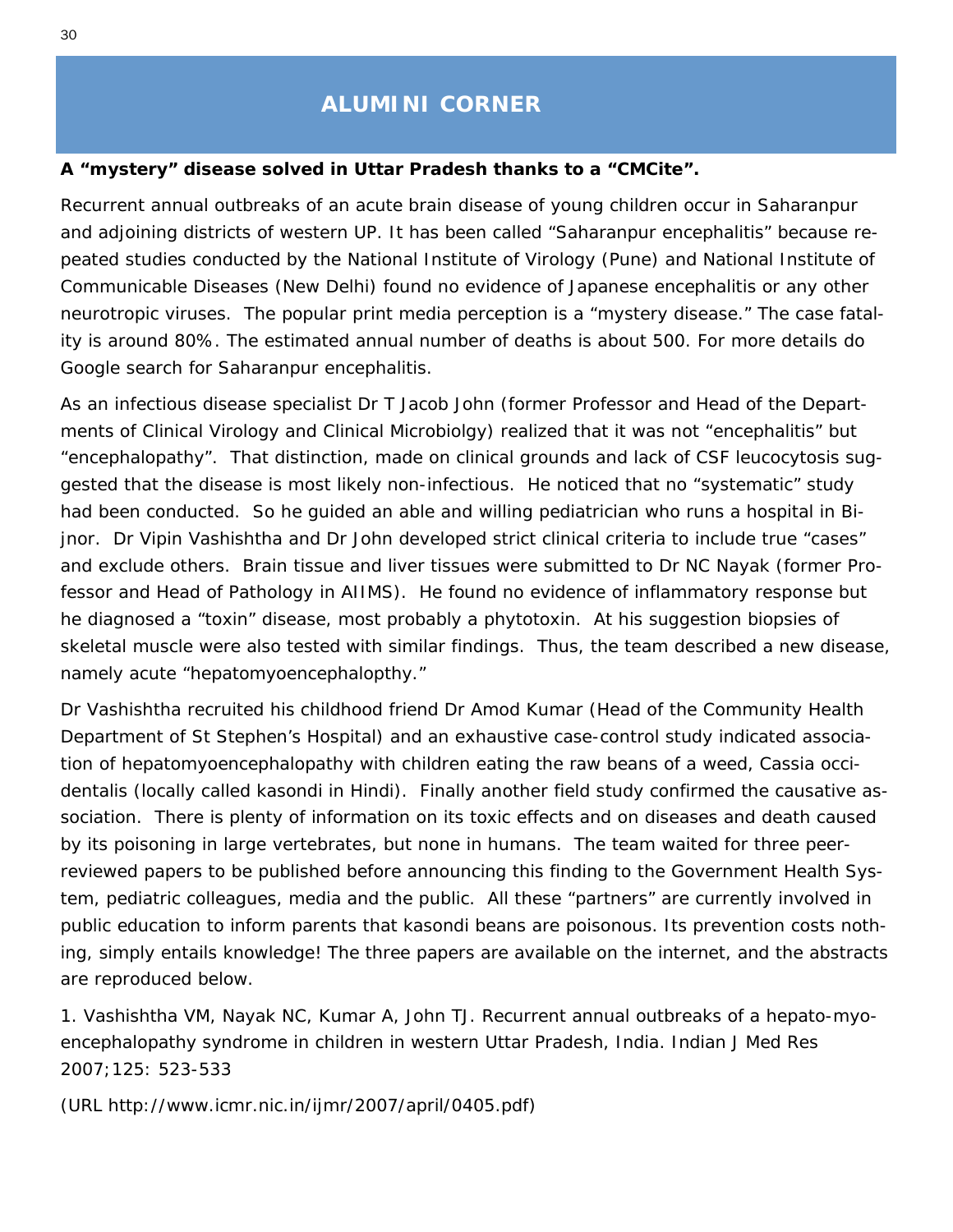31

2. Vashishtha VM, Kumar A, John TJ, Nayak NC. *Cassia occidentalis* poisoning as the probable cause of hepatomyoencephalopathy in children in western Uttar Pradesh. *Indian J Med Res*  2007; 125: 767-774

(URL http://www.icmr.nic.in/ijmr/2007/june/0608.pdf)

3. Vashishtha VM, Kumar A, John TJ, Nayak, NC. *Cassia occidentalis* poisoning causes fatal coma in children in western Uttar Pradesh. *Indian Pediatr* 2007; 44: 522-525

(URL http://www.indianpediatrics.net/july2007/522.pdf)

# **Vashishtha VM, Kumar A, John TJ, Nayak NC.**

*Cassia occidentalis* **poisoning as the probable cause of hepatomyoencephalopathy in children in western Uttar Pradesh.** 

*Indian J Med Res* **2007; 125: 767-774** 

**Mangla Hospital, Bijnor (UP); Department of Community Health, St Stephens Hospital, New Delhi; Christian Medical College, Vellore; Sir Ganga Ram Hospital, New Delhi, India** 

*Background & objectives*: Recurrent annual outbreaks of acute encephalopathy illness affecting young children have been reported for several years in many districts of western Uttar Pradesh (UP). Our earlier investigations over three consecutive years (2002-2005) proved that these outbreaks were due to a fatal multi-system disease (hepatomyoencephalopathy syndrome) probably caused by some phytotoxin and not due to viral encephalitis as believed so far. We conducted a case-control study to investigate the risk, if any, from various environmental factors and also to identify the putative toxic plant responsible for development of this syndrome.

*Methods*: Eighteen cases with acute hepatomyoencephalopathy syndrome admitted in 2005 in a secondary care paediatric hospital of Bijnor district of western UP were included in the study. Three age-matched controls were selected for each case. A semi-structured questionnaire was developed and applied to all 18 cases and 54 controls. All interviews were conducted within one week of discharge or death of each case. Quantitative data were analyzed using the relevant established statistical tests.

*Results*: Parents of 8 (44.4%) cases gave a definite history of their children eating beans of *Cassia occidentalis* weed before falling ill, compared with 3 (5.6% controls), the odds ratio being 12.9 (95% CI 2.6-88.8, *P*<0.001). History of pica was the other associated factor with the disease, odds ratio 5.20 (95% CI 1.4-19.5, *P*<0.01). No other factor was found significantly associated with the disease.

*Interpretation & conclusions*: Consumption of *C. occidentalis* beans probably caused these outbreaks, described earlier as hepatomyoencephalopathy syndrome. Public education has the potential to prevent future outbreaks.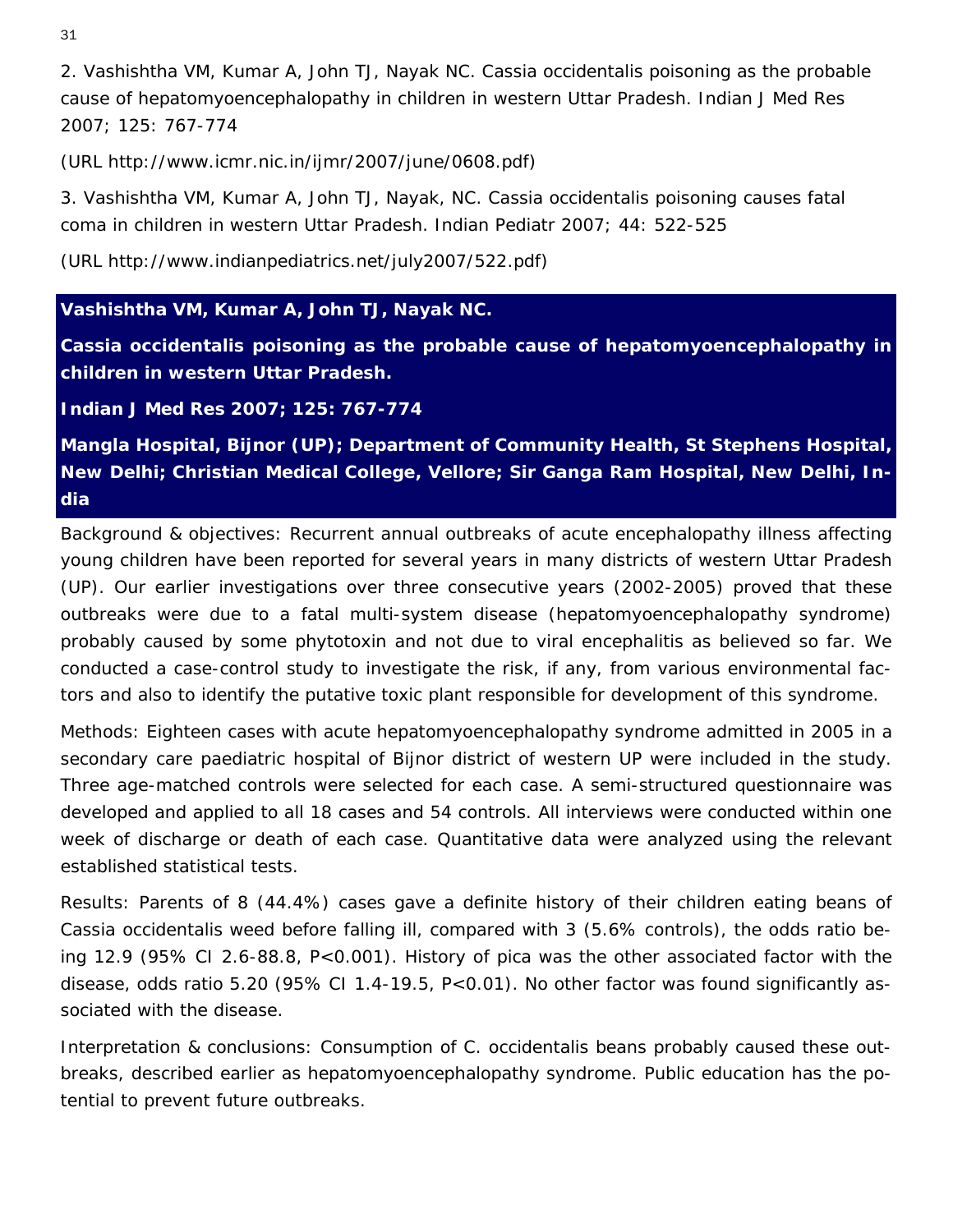#### *Case control study*

#### **Vashishtha VM, Nayak NC, Kumar A, John TJ.**

**Recurrent annual outbreaks of a hepato-myo-encephalopathy syndrome inn children in western Uttar Pradesh, India.** 

#### *Indian J Med Res* **2007;125: 523-533**

**Mangla Hospital, Shakti Chowk, Bijnor, Uttar Pradesh, 246 701, India; Department of Community Health, St. Stephens Hospital, Tis Hazari, New Delhi 110054, India; 439, Civil Supplies Godown Lane, Kamalakshipuram, Vellore, (Tamil Nadu) 632 002, India; Department of Pathology, Sir Ganga Ram Hospital, Rajendra Nagar, New Delhi, India**

*Background & objectives*: Outbreaks of an acute encephalopathy syndrome affecting children, with high case-fatality, have been reported in western Uttar Pradesh, India for the last many years. We investigated these cases in Bijnor district and present our findings.

*Methods*: Fifty five children aged 2-10 yr hospitalized from 2003 to 2005 in Bijnor, Uttar Pradesh, with features of acue encephalopathy were selected by defined clinical criteria. Various laboratory investigations were performed.

*Results*: The disease had peak incidence in early winter months. Previously healthy, 2-4 yr old rural children (mean age-3.78 yr) of very low socio-economic background were most vulnerable. Almost all had vomiting preceding unconsciousness and a majority had mild fever and abnormal behaviour/agitation. Abnormal posture of trunk and limbs were distinctive features. Fluctuation of blood pressure was seen in three-quarter cases. Serum aminotransferases, creatine phosphokinase and lactic dehydrogenase levels were found markedly raised virtually in all cases in whom the tests were performed. Serum glucose was found low (<50 mg/dl) in 47.3 per cent cases at presentation. Cerebrospinal fluid (CSF) was under normal or low pressure and without pleocytosis in all cases. No microorganism could be isolated from serum, CSF, urine and visceral specimens. Neuroimaging performed in two cases was also normal. Liver biopsy performed in 21 cases showed acute hepatotoxic injury in all with marked hydropic change and perivenular necrosis. Tibial muscle biopsy done in 8 cases showed focal necrosis while brain biopsy taken in 2 cases had mild spongiosis with focal gliosis. Forty two children succumbed to their illness (case fatality 76.4%), most within 72 h of presentation. Survivors did not show any neurological deficit.

*Interpretation & conclusion*: Our findings showed that the outbreaks were due to a multisystem disease with toxic injury to liver, muscles and brain (hepato-myo-encephalopathy) and not due to viral encephalitis as believed so far. The cause remains unknown but severalfeatures suggest the possibility of phytotoxin-induced pathology.

*Case Series*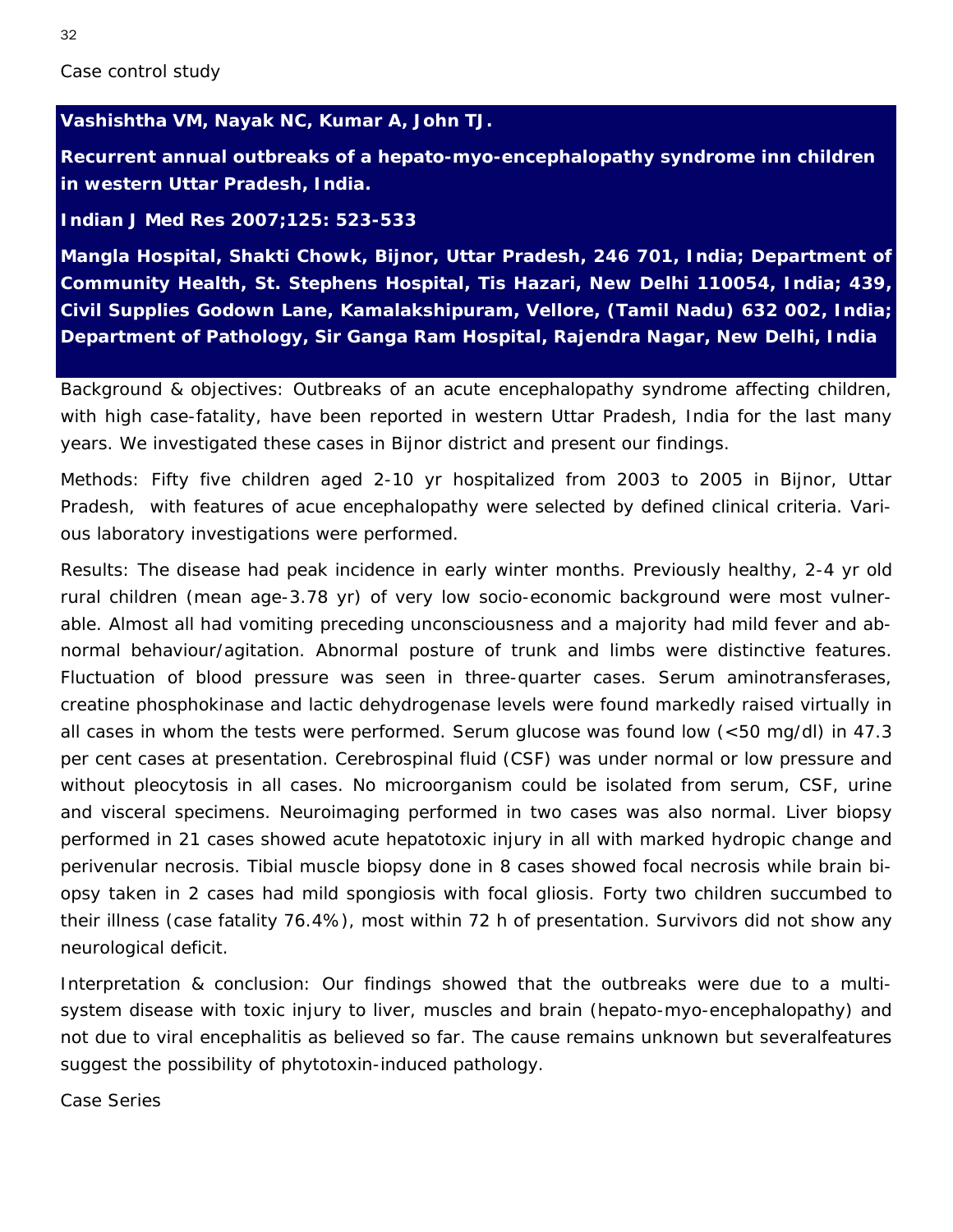#### <span id="page-32-1"></span><span id="page-32-0"></span>**Vashishtha VM, Kumar A, John TJ, Nayak, NC.**

**Cassia occidentalis poisoning causes fatal coma in children in western Uttar Pradesh.** 

#### *Indian Pediatr*

**Mangla Hospital, Shakti Chowk, Bijnor, Uttar Pradesh, 246 701, India; Department of Community Health, St. Stephens Hospital, Tis Hazari, New Delhi 110054, India; 439, Civil Supplies Godown Lane, Kamalakshipuram, Vellore, (Tamil Nadu) 632 002, India; Department of Pathology, Sir Ganga Ram Hospital, Rajendra Nagar, New Delhi, India.**

We investigated cases of the annual seasonal outbreaks of acute hepato-myo-encephalopathy in young children in western Uttar Pradesh for causal association with Cassia occidentalis poisoning, by a prospective survey in 2006. During September-October, homes of 10 consecutive cases were visited and history of eating Cassia beans was obtained in all. Nine children died within 4-5 days. There appears to be an etiological association between consumption of Cassia occidentalis beans and acute hepato-myo-encephalopathy.

*Prospective study* 

# **News from the Office of Research**

A workshop on *Contemporary Issues in Research Ethics & Good Clinical Practice (GCP) Guidelines* for faculty and members of the Ethics Committee of CMC, Vellore was held from February 19-21, 2007 at the Community Health Training Centre. This workshop was organized by the Centralized Research Support and Training (CREST) facility of the institution in collaboration with the Good Clinical Practice Alliance-Europe and the Indian Council of Medical Re-

search (ICMR), and was funded by the Fogarty International Centre/ NIH and the South Asian Cochrane Network. Dr. Nandini Kumar, Dy. Director General of the ICMR and Dr. Francis Crawley, Director General of the GCP Alliance- Europe, were the external faculty. Core intra-mural faculty included Prof. Prathap Tharyan (Additional Vice-Principal, Research), Prof. Gagandeep Kang and Prof. Kuryan George, with additional faculty input from Prof. Jayaprakash Muliyil (Principal), Prof. Mammen Chandy, Prof. Ganesh Gopalakrishnan, Prof.



Susan George and Dr. Anna Oomen (Secretary, Animal Ethics Committee).

The workshop format included lectures, group work using case scenarios and presentations of the group discussions. A wide range of issues were covered from historical perspectives; international guidelines and initiatives to improve research ethics; confidentiality; informed consent, especially with vulnerable populations; conflicts of interest and inducement to participation;